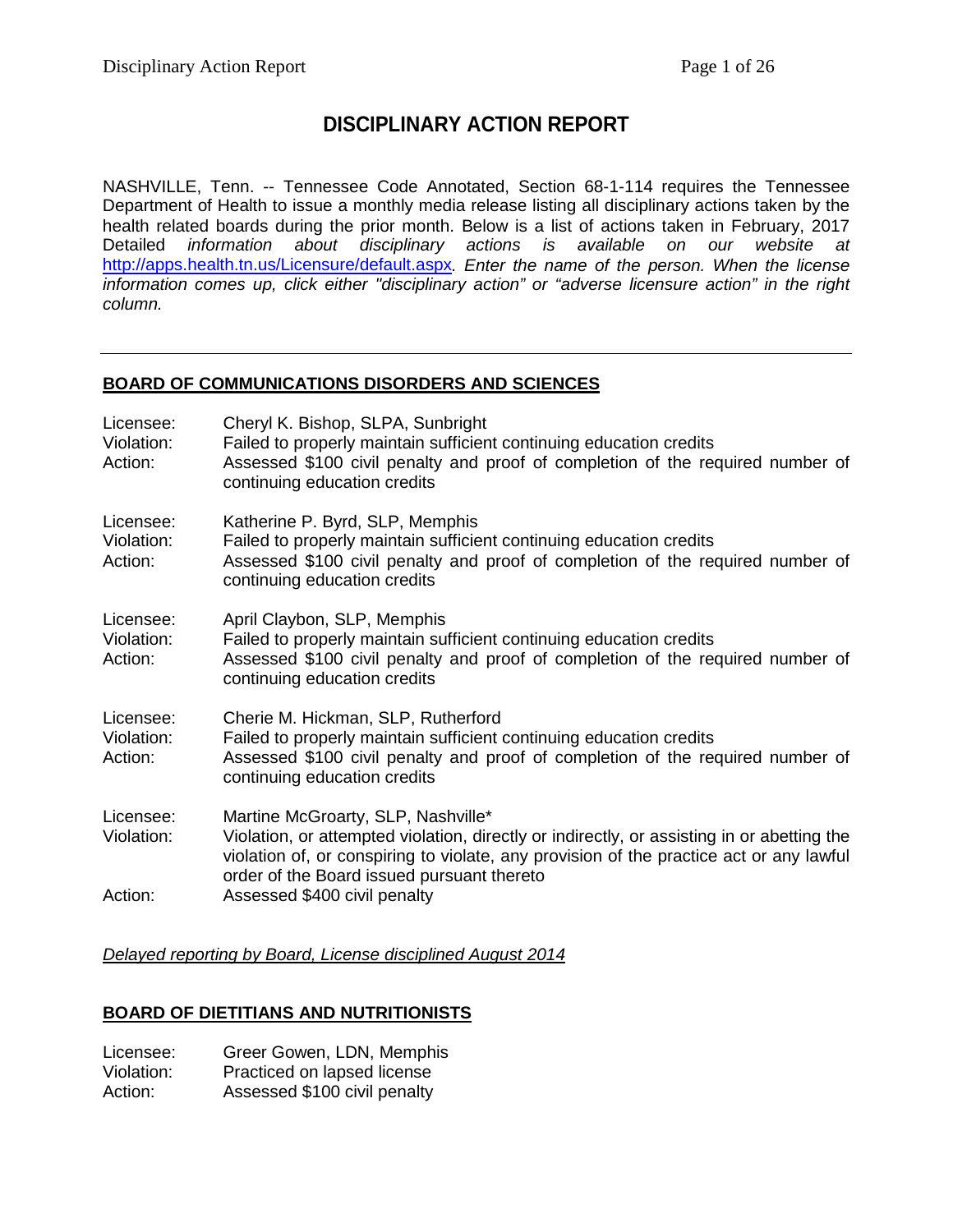| Licensee:  | Sharon Hoyer, LDN, Knoxville |
|------------|------------------------------|
| Violation: | Practiced on lapsed license  |
| Action:    | Assessed \$200 civil penalty |

#### **BOARD OF DENTISTRY**

Licensee: Nina Henson Foley, DDS, Franklin<br>Violation: Engaging in the practice of dentis

Engaging in the practice of dentistry, dental hygiene or as a registered dental assistant when mentally or physically unable to safely do so; a violation or attempted violation, directly or indirectly, or assisting in or abetting the violation of, or conspiring to violate, any provision of this chapter of any lawful order of the board issued pursuant thereto or any criminal statute of the state of Tennessee Action: License voluntarily surrendered

Licensee: Elizabeth West Jones, RDA, Springfield<br>Violation: Failed to pay student loan

Failed to pay student loan

Action: License suspended

# **BOARD OF DISPENSING OPTICIANS**

| Licensee:<br>Violation:<br>Action: | Felicia L. Hanson, DPO, Memphis*<br>Failed to properly maintain sufficient continuing education credits<br>Assessed \$100 civil penalty and provide proof of completion of continuing<br>education credits |
|------------------------------------|------------------------------------------------------------------------------------------------------------------------------------------------------------------------------------------------------------|
| Liconson:                          | Datricia la Sullivan DDA Shalbwille*                                                                                                                                                                       |

Licensee: Patricia Jo Sullivan, DPO, Shelbyville\*

Violation: Practiced on lapsed license

Action: Assessed \$300 civil penalty

*Delayed reporting by Board, License disciplined January 2017*

# **BOARD OF MASSAGE LICENSURE**

| Licensee:<br>Violation:<br>Action: | Quetzaly Vinstrup Andersen, LMT, Hermitage*<br>Practiced on lapsed license<br>Assessed \$100 civil penalty                                                                                             |
|------------------------------------|--------------------------------------------------------------------------------------------------------------------------------------------------------------------------------------------------------|
| Licensee:                          | Aroma Spa, Establishment applicant, Hendersonville                                                                                                                                                     |
| Violation:                         | Yingchun Sun, Owner<br>Is guilty of fraud in the practice of massage or fraud or deceit in the licensee's<br>admission to the practice of massage; is guilty of unethical or unprofessional<br>conduct |
| Action:                            | Application denied                                                                                                                                                                                     |
| Licensee:<br>Violation:            | Theresa Peach Barbercheck, LMT, Madison<br>Practiced on lapsed license                                                                                                                                 |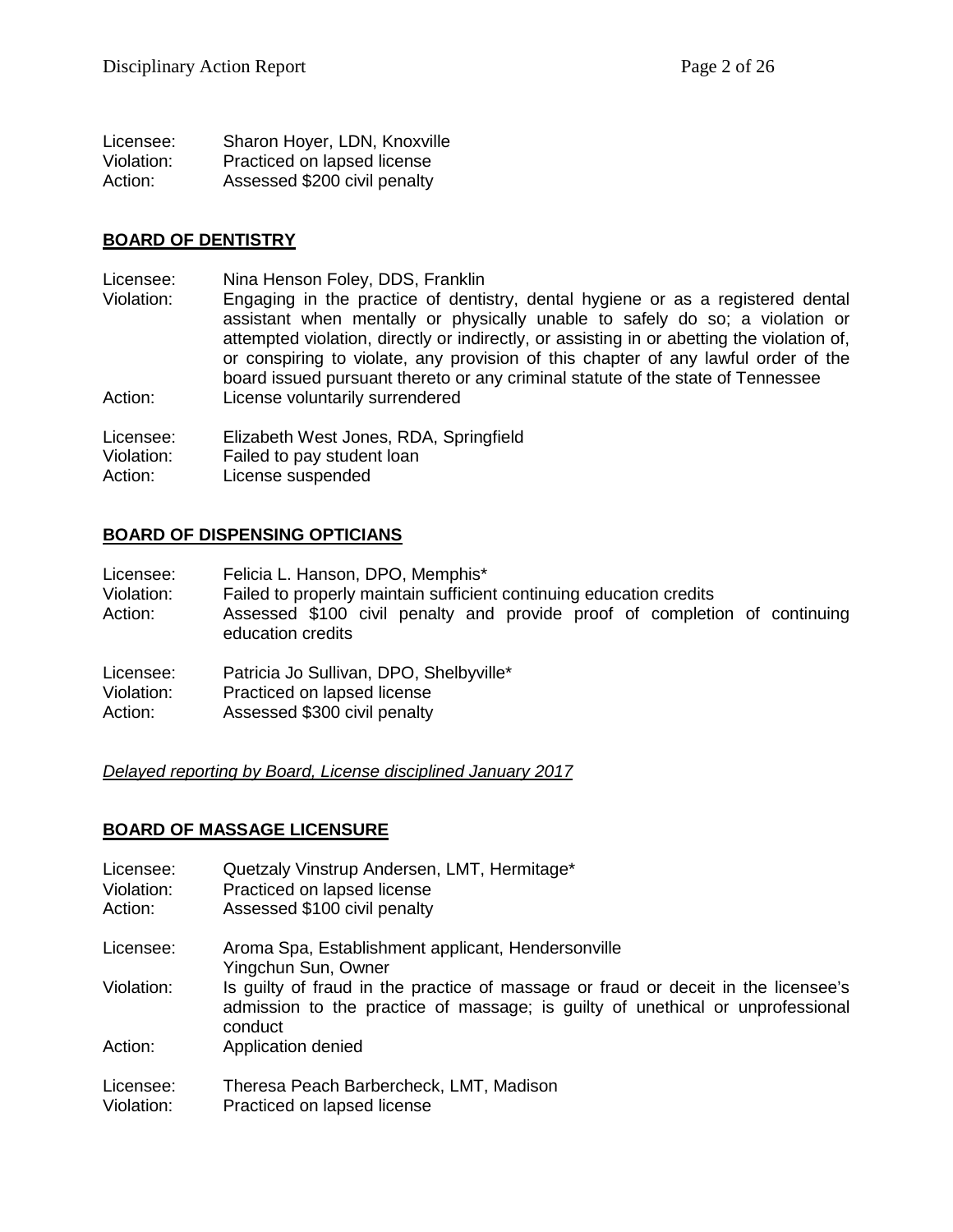| Action:                            | Assessed \$300 civil penalty                                                                                                                                                                                                                                                                                                                                                                                                                                                                                                                                            |
|------------------------------------|-------------------------------------------------------------------------------------------------------------------------------------------------------------------------------------------------------------------------------------------------------------------------------------------------------------------------------------------------------------------------------------------------------------------------------------------------------------------------------------------------------------------------------------------------------------------------|
| Licensee:                          | Body Enhancement Center, LME, Franklin                                                                                                                                                                                                                                                                                                                                                                                                                                                                                                                                  |
| Violation:<br>Action:              | <b>Betty Harris, Owner</b><br>Has violated any of the provisions of this chapter or any substantive rule<br>promulgated under the authority of this chapter; is guilty of unethical or<br>unprofessional conduct; it is the responsibility of establishment owners to ensure<br>compliance with all provisions of this rule and any violation of any portion of this<br>rule may result in disciplinary action or denial of licensure<br>Establishment License reprimanded and placed on probation; assessed \$2,100<br>civil penalty, plus costs not to exceed \$1,000 |
| Licensee:<br>Violation:<br>Action: | Aubrey Boyd, LMT, Memphis<br>Has violated any of the provisions of this chapter or any substantive rule<br>promulgated under the authority of this part; is guilty of unethical or unprofessional<br>conduct; failed to adhere to rules and/or statute, as follows: persons or massage<br>establishments engaged in massage for compensation shall be licensed by the<br>massage licensure board<br>License reprimanded and placed on probation; assessed \$1,600 civil penalty, plus<br>costs not to exceed \$3,000                                                    |
| Licensee:<br>Violation:<br>Action: | Kevin Lyle Bradley, LMT, Brentwood<br>Practiced on lapsed license<br>Assessed \$200 civil penalty                                                                                                                                                                                                                                                                                                                                                                                                                                                                       |
| Licensee:<br>Violation:<br>Action: | Gretchen Brunner, LMT, Dunlap<br>Has violated any of the provisions of this chapter or any substantive rule<br>promulgated under the authority of this chapter<br>License reprimanded; assessed \$100 civil penalty, plus costs not to exceed \$200                                                                                                                                                                                                                                                                                                                     |
| Licensee:<br>Violation:<br>Action: | Helga Maria Burns, LMT, Smyrna*<br>Practiced on lapsed license<br>Assessed \$500 civil penalty                                                                                                                                                                                                                                                                                                                                                                                                                                                                          |
| Licensee:<br>Violation:<br>Action: | Jacinda Regina Butcher, LMT, Franklin<br>Practiced on lapsed license<br>Assessed \$300 civil penalty                                                                                                                                                                                                                                                                                                                                                                                                                                                                    |
| Licensee:<br>Violation:<br>Action: | Julie Lowery Dunlap, LMT, Pegram<br>Practiced on lapsed license<br>Assessed \$300 civil penalty                                                                                                                                                                                                                                                                                                                                                                                                                                                                         |
| Licensee:                          | DY Reflexology, Establishment applicant, Murfreesboro<br>Shubo, Qin, Owner                                                                                                                                                                                                                                                                                                                                                                                                                                                                                              |
| Violation:<br>Action:              | Has violated any of the provisions of this chapter or any substantive rule<br>promulgated under the authority of this chapter<br>License application denied                                                                                                                                                                                                                                                                                                                                                                                                             |
| Licensee:<br>Violation:            | Ameyo Edjo, applicant, Bronx, NY<br>Is guilty of fraud in the practice of massage or fraud or deceit in the licensee's<br>admission to the practice of massage; is guilty of unethical or unprofessional                                                                                                                                                                                                                                                                                                                                                                |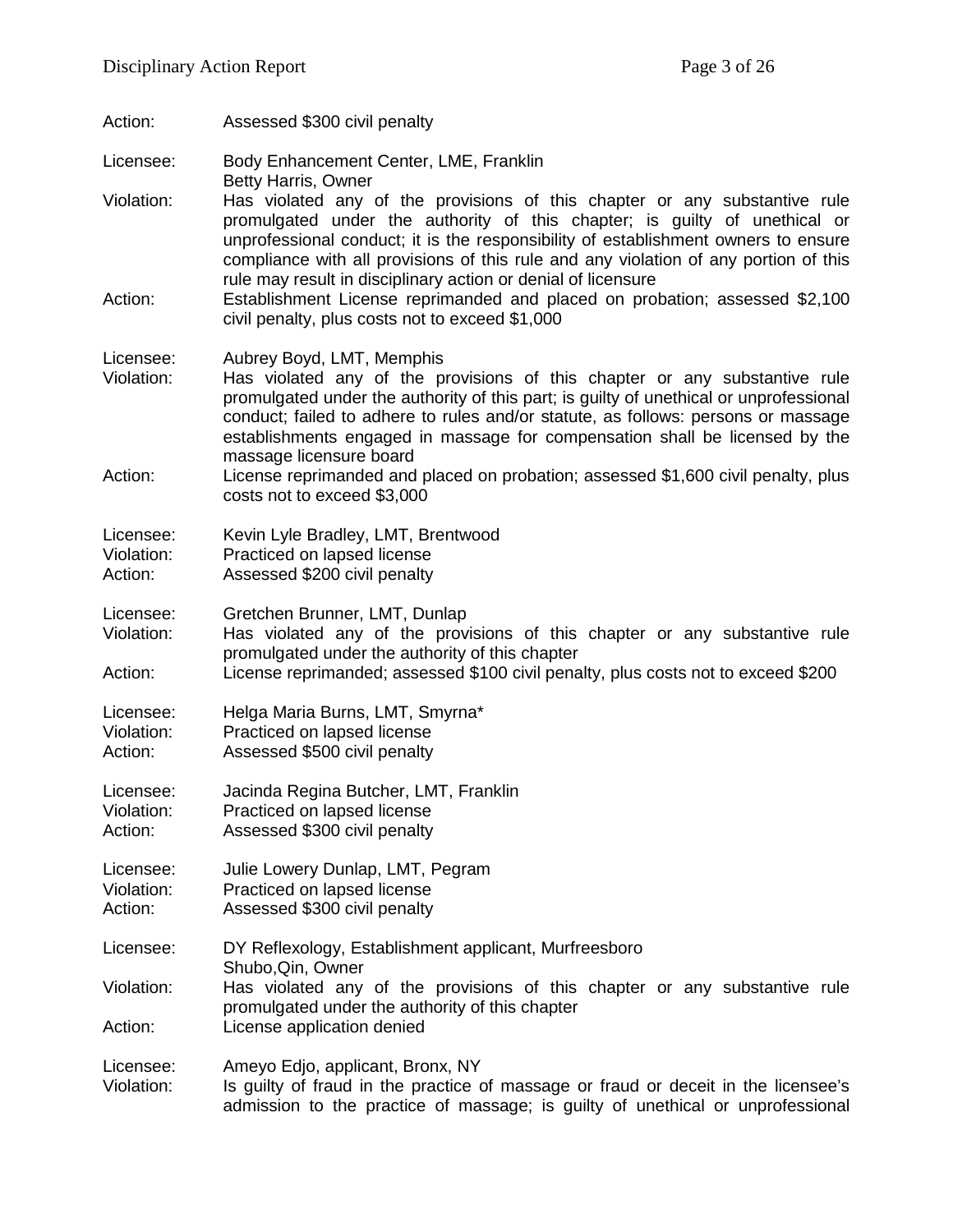| Action:                            | conduct<br>Application denied                                                                                                                                                                                                                                                                                                                                                                              |
|------------------------------------|------------------------------------------------------------------------------------------------------------------------------------------------------------------------------------------------------------------------------------------------------------------------------------------------------------------------------------------------------------------------------------------------------------|
| Licensee:<br>Violation:<br>Action: | Janet L. Hall, LMT, Cookeville*<br>Practiced on lapsed license<br>Assessed \$200 civil penalty                                                                                                                                                                                                                                                                                                             |
| Licensee:<br>Violation:<br>Action: | Shaundra Copeland Harris, LMT, Ripley<br>Practiced on expired license<br>Granted conditional License; assessed \$100 civil penalty                                                                                                                                                                                                                                                                         |
| Licensee:<br>Violation:<br>Action: | Candace Elizabeth Harrison, LMT, Madison<br>Practiced on lapsed license<br>Assessed \$200 civil penalty                                                                                                                                                                                                                                                                                                    |
| Licensee:<br>Violation:<br>Action: | Ying Huang, applicant, Hacienda, CA<br>Did not attend an approved massage program<br>Application denied                                                                                                                                                                                                                                                                                                    |
| Licensee:<br>Violation:<br>Action: | Heather Lyng Hunnicutt, LMT, Hixson*<br>Failed to properly maintain sufficient continuing education credits<br>Assessed \$775 civil penalty and provide proof of completion of the required<br>number of continuing education credits                                                                                                                                                                      |
| Licensee:<br>Violation:<br>Action: | DaoLiang Jin, applicant, Arlington, VA<br>Did not attend an approved massage program<br>Application denied                                                                                                                                                                                                                                                                                                 |
| Licensee:<br>Violation:<br>Action: | Camille Lynne Jordan, applicant, Soddy Daisy<br>Has been convicted in a court of competent jurisdiction of an offense that<br>constitutes a felony or a misdemeanor under the laws of this state; abuses or is<br>addicted to the habitual use of intoxicating liquors, drugs or stimulants to such an<br>extent as to incapacitate such person's performance of professional duties<br>Application denied |
| Licensee:<br>Violation:            | Ting Hsuan Lee, applicant, Hermitage<br>Is guilty of fraud in the practice of massage or fraud or deceit in the licensee's<br>admission to the practice of massage; is guilty of unethical or unprofessional<br>conduct                                                                                                                                                                                    |
| Action:                            | Application denied                                                                                                                                                                                                                                                                                                                                                                                         |
| Licensee:<br>Violation:            | Dongmei Li, LMT, Chicago, IL<br>Has violated any of the provisions of this chapter or any substantive rule<br>promulgated under the authority of this part; has violated or attempted to violate,<br>any provision of this chapter or any lawful order of the board pursuant to this<br>chapter; failed to adhere to board rules regarding licensure process                                               |
| Action:                            | License revoked; assessed costs not to exceed \$3,000                                                                                                                                                                                                                                                                                                                                                      |
| Licensee:<br>Violation:<br>Action: | Jin E. Lin, applicant, Knoxville<br>Failed to meet minimum requirements for licensure<br>Application denied                                                                                                                                                                                                                                                                                                |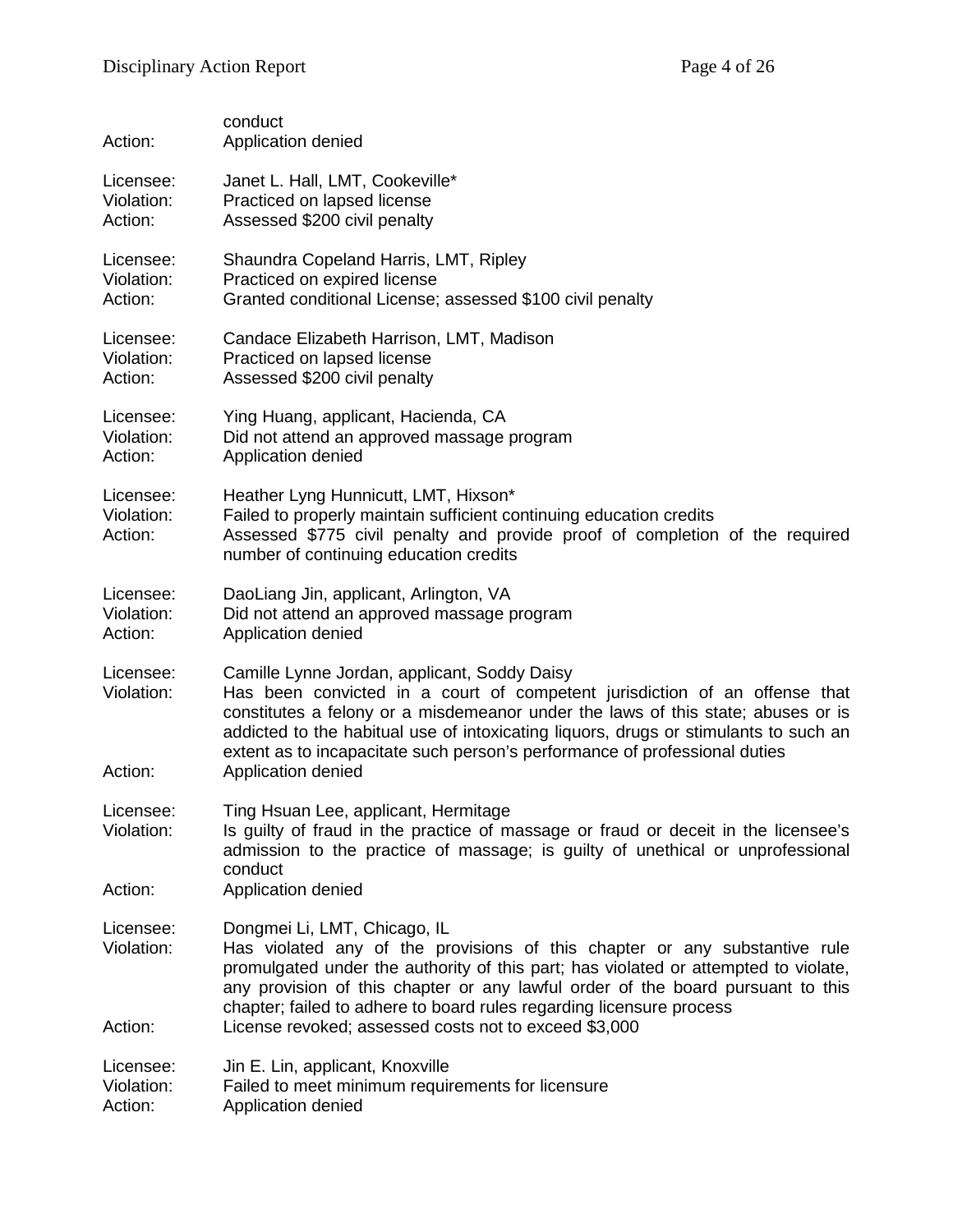| Licensee:<br>Violation:            | Xiaodan Li, applicant, Nashville<br>Has violated any of the provisions of this chapter or any substantive rule<br>promulgated under the authority of this chapter                                                                                                                                                                                                                                                                                                                                                                                                                                                                                                                                                                                                          |
|------------------------------------|----------------------------------------------------------------------------------------------------------------------------------------------------------------------------------------------------------------------------------------------------------------------------------------------------------------------------------------------------------------------------------------------------------------------------------------------------------------------------------------------------------------------------------------------------------------------------------------------------------------------------------------------------------------------------------------------------------------------------------------------------------------------------|
| Action:                            | Application denied                                                                                                                                                                                                                                                                                                                                                                                                                                                                                                                                                                                                                                                                                                                                                         |
| Licensee:<br>Violation:<br>Action: | Melanie C. Lyon, LMT, Cleveland<br>Has violated any of the provisions of this chapter or any substantive rule<br>promulgated under the authority of this part; comply with all applicable Tennessee<br>statutes and regulations as well as Orders issued by the Board pursuant to its<br>disciplinary and/or declaratory order authority; and consistently maintain and<br>improve professional knowledge and competence, striving for professional<br>excellence through regular assessment of personal professional strengths and<br>weaknesses and through continued educational training; failed to adhere to board<br>rules regarding continuing education<br>License placed on probation with terms; assessed \$500 civil penalty, plus costs<br>not to exceed \$100 |
| Licensee:<br>Violation:<br>Action: | Kayla Michelle Melton, LMT, Murfreesboro*<br>Practiced on lapsed license<br>Assessed \$100 civil penalty                                                                                                                                                                                                                                                                                                                                                                                                                                                                                                                                                                                                                                                                   |
| Licensee:                          | Mintee Spa, Establishment application, Cordova                                                                                                                                                                                                                                                                                                                                                                                                                                                                                                                                                                                                                                                                                                                             |
| Violation:                         | Li Li, Owner<br>Has violated any of the provisions of this chapter or any substantive rule<br>promulgated under the authority of this chapter; is guilty of unethical or<br>unprofessional conduct                                                                                                                                                                                                                                                                                                                                                                                                                                                                                                                                                                         |
| Action:                            | Application denied                                                                                                                                                                                                                                                                                                                                                                                                                                                                                                                                                                                                                                                                                                                                                         |
| Licensee:<br>Violation:<br>Action: | Cynthia R. Motley, LMT, Nashville*<br>Failed to properly maintain sufficient continuing education credits<br>Assessed \$250 civil penalty and provide proof of completion of the required<br>number of continuing education credits                                                                                                                                                                                                                                                                                                                                                                                                                                                                                                                                        |
| Licensee:<br>Violation:<br>Action: | Nashville Myofascial Release Center, LME, Nashville<br>Garth & Sandra Whitcombe, Owner<br>Practiced on lapsed license<br>Assessed \$300 civil penalty                                                                                                                                                                                                                                                                                                                                                                                                                                                                                                                                                                                                                      |
| Licensee:<br>Violation:<br>Action: | Jessica S. Peterson, LMT, Memphis<br>Failed to properly maintain sufficient continuing education credits<br>Assessed \$250 civil penalty and provide proof of completion of the required<br>number of continuing education credits                                                                                                                                                                                                                                                                                                                                                                                                                                                                                                                                         |
| Licensee:<br>Violation:<br>Action: | Keri L. Powe, LMT, Columbia<br>Failed to properly maintain sufficient continuing education credits<br>Assessed \$250 civil penalty and provide proof of completion of the required<br>number of continuing education credits                                                                                                                                                                                                                                                                                                                                                                                                                                                                                                                                               |
| Licensee:                          | Profiles Laser and Medical Aesthetics, LME, Hendersonville*<br>Lisa Grissim, Owner                                                                                                                                                                                                                                                                                                                                                                                                                                                                                                                                                                                                                                                                                         |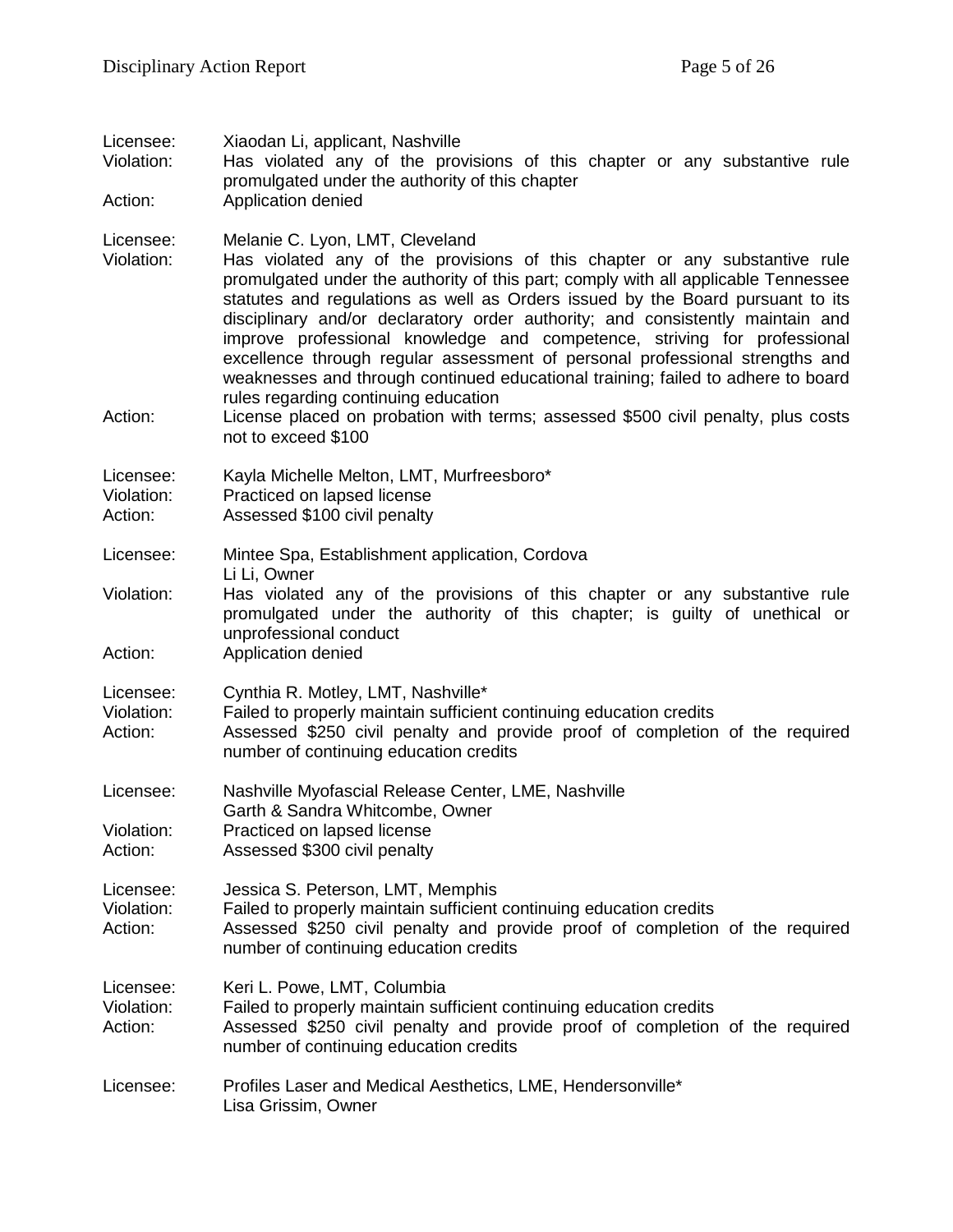Violation: Practiced on lapsed license<br>Action: Assessed \$500 civil penalty Assessed \$500 civil penalty

Licensee: Keri L. Powe, LMT, Columbia

Violation: Failed to properly maintain sufficient continuing education credits Action: Assessed \$250 civil penalty and provide proof of completion of the required number of continuing education credits

- Licensee: Willian Frank Ritzer, LMT, Jacksonville, FL
- Has violated any of the provisions of this chapter or any substantive rule promulgated under the authority of this part; is guilty of unethical or unprofessional conduct; failed to adhere to rules and/or statute, as follows: establishment owners are responsible for ensuring that all persons who perform massage therapy in a massage establishment maintain current licensure by the Board; is guilty of employing, allowing or permitting any unlicensed person to perform massage in such licensee's establishment
- Action: License voluntarily surrendered

Licensee: Craig W. Roberts, LMT, Piney Flats

- Violation: Has violated any of the provisions of this chapter or any substantive rule promulgated under the authority of this part; all licensees must complete twentyfive hours of continuing education every two years, as a perquisite to licensure renewal; any massage therapists who fails to obtain the required continuing education hours or who falsely attests to attendance and/or completion of the required hours of continuing education may be subject to disciplinary action; comply with all applicable Tennessee statutes and regulations as well as Orders issued by the Board pursuant to its disciplinary and/or declaratory order authority; and consistently maintain and improve professional knowledge and competence, striving for professional excellence through regular assessment of personal professional strengths and weaknesses and through continued educational training; is guilty of fraud in the practice of massage or fraud or deceit in the licensee's admission to the practice of massage
- Action: License placed on probation with terms; assessed \$400 civil penalty, plus costs not to exceed \$1,000
- Licensee: Tara Marie Robinson, LMT, Las Vegas, NV
- Violation: Failed to properly maintain sufficient continuing education credits
- Action: Assessed \$775 civil penalty and provide proof of completion of the required number of continuing education credits
- Licensee: Jeremiah D. Steinhauer, LMT, Franklin
- Violation: Is guilty of unethical or unprofessional conduct
- Action: License reprimanded; assessed \$200 civil penalty, plus costs not to exceed \$200

Licensee: Benjamin Kenneth Stone, LMT, Athens Violation: Practiced on lapsed license<br>Action: Assessed \$300 civil penalty Assessed \$300 civil penalty

Licensee: Myra Stuart, LMT, Memphis

Violation: Has violated any of the provisions of this chapter or any substantive rule promulgated under the authority of this part; all licensees must complete twenty-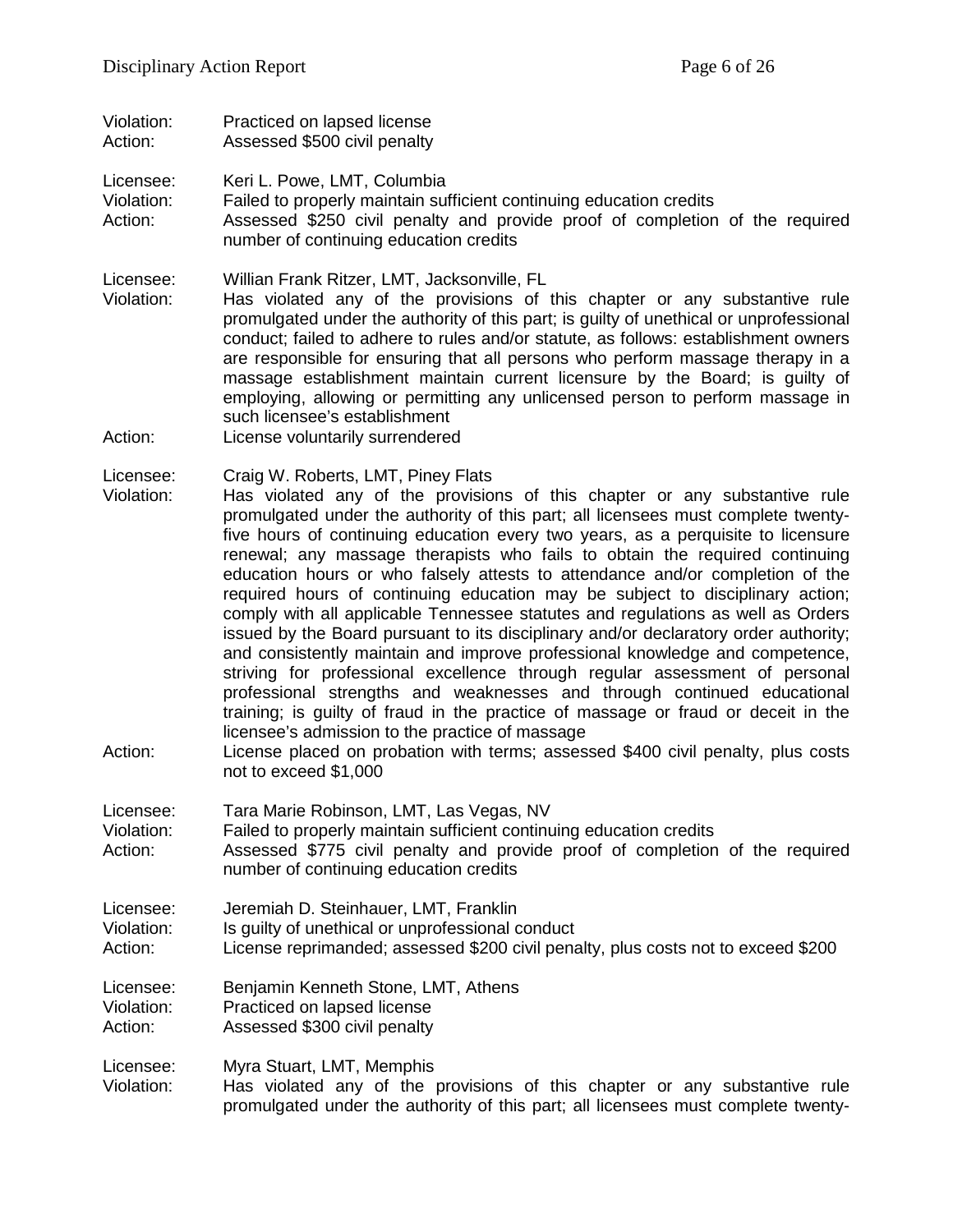|                                    | five hours of continuing education every two years, as a perquisite to licensure<br>renewal; any massage therapists who fails to obtain the required continuing<br>education hours or who falsely attests to attendance and/or completion of the<br>required hours of continuing education may be subject to disciplinary action;<br>comply with all applicable Tennessee statutes and regulations as well as Orders<br>issued by the Board pursuant to its disciplinary and/or declaratory order authority;<br>and consistently maintain and improve professional knowledge and competence,<br>striving for professional excellence through regular assessment of personal<br>professional strengths and weaknesses and through continued educational<br>training |
|------------------------------------|--------------------------------------------------------------------------------------------------------------------------------------------------------------------------------------------------------------------------------------------------------------------------------------------------------------------------------------------------------------------------------------------------------------------------------------------------------------------------------------------------------------------------------------------------------------------------------------------------------------------------------------------------------------------------------------------------------------------------------------------------------------------|
| Action:                            | License placed on probation with terms; assessed \$1,500 civil penalty, plus costs<br>not to exceed \$1,000                                                                                                                                                                                                                                                                                                                                                                                                                                                                                                                                                                                                                                                        |
| Licensee:<br>Violation:<br>Action: | Yingchun Sun, applicant, Hendersonville<br>Did not attend an approved massage program<br>Application denied                                                                                                                                                                                                                                                                                                                                                                                                                                                                                                                                                                                                                                                        |
| Licensee:<br>Violation:<br>Action: | Abigail Tharpe, LMT, Milan*<br>Practiced on lapsed license<br>Assessed \$500 civil penalty                                                                                                                                                                                                                                                                                                                                                                                                                                                                                                                                                                                                                                                                         |
| Licensee:<br>Violation:<br>Action: | Joel Thomas, applicant, Hermitage<br>Has been convicted in a court of competent jurisdiction of an offense that<br>constitutes a felony or a misdemeanor under the laws of this state; abuses or is<br>addicted to the habitual use of intoxicating liquors, drugs or stimulants to such an<br>extent as to incapacitate such person's performance of professional duties<br>Application denied                                                                                                                                                                                                                                                                                                                                                                    |
| Licensee:                          | Tiffany Cardin Massage, LME, Athens                                                                                                                                                                                                                                                                                                                                                                                                                                                                                                                                                                                                                                                                                                                                |
| Violation:<br>Action:              | <b>Tiffany Cardin, Owner</b><br>Practiced on lapsed license<br>Assessed \$400 civil penalty                                                                                                                                                                                                                                                                                                                                                                                                                                                                                                                                                                                                                                                                        |
| Licensee:<br>Violation:<br>Action: | Christine Valentino, LMT, Maryville<br>Practiced as massaged therapist in an unlicensed massage establishment<br>License reprimanded; assessed \$750 civil penalty, plus costs not to exceed<br>\$1,000                                                                                                                                                                                                                                                                                                                                                                                                                                                                                                                                                            |
| Licensee:<br>Violation:<br>Action: | Gang Wang, applicant, Nashville<br>Did not attend an approved massage program<br>Application denied                                                                                                                                                                                                                                                                                                                                                                                                                                                                                                                                                                                                                                                                |
| Licensee:<br>Violation:<br>Action: | Hanying Wang, applicant, Nashville<br>Did not attend an approved massage program<br>Application denied                                                                                                                                                                                                                                                                                                                                                                                                                                                                                                                                                                                                                                                             |
| Licensee:<br>Violation:<br>Action: | Yuhong Wang, applicant, Hermitage<br>Did not attend an approved massage program<br>Application denied                                                                                                                                                                                                                                                                                                                                                                                                                                                                                                                                                                                                                                                              |
| Licensee:                          | Crystal M. Washington, LMT, Nashville                                                                                                                                                                                                                                                                                                                                                                                                                                                                                                                                                                                                                                                                                                                              |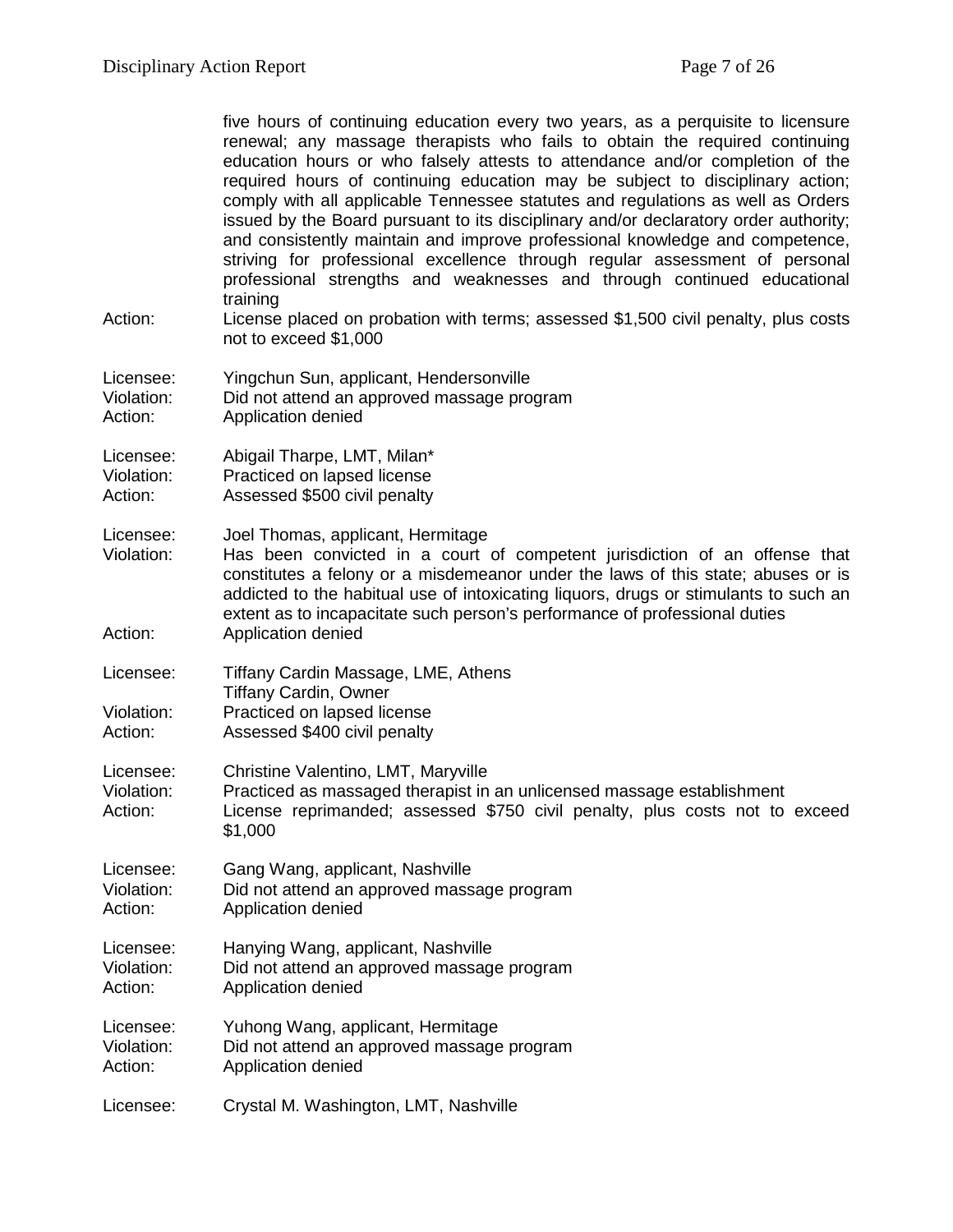- Violation: Has violated any of the provisions of this chapter or any substantive rule promulgated under the authority of this chapter; any massage therapists who fails to obtain the required continuing education hours or who falsely attests to attendance and/or completion of the required hours of continuing education may be subject to disciplinary action; comply with all applicable Tennessee statutes and regulations as well as Orders issued by the Board pursuant to its disciplinary and/or declaratory order authority; and consistently maintain and improve professional knowledge and competence, striving for professional excellence through regular assessment of personal professional strengths and weaknesses and through continued educational training; is guilty of fraud in the practice of massage or fraud or deceit in the licensee's admission to the practice of massage; failed to adhere to board rules regarding continuing education
- Action: License placed on probation with terms; assessed \$200 civil penalty, plus costs not to exceed \$500

Licensee: Lin Watson, applicant, New Albany, IN Violation: Did not attend an approved massage program Action: Application denied

*Delayed reporting by Board, License disciplined May 2016*

# **BOARD OF MEDICAL EXAMINERS**

| Licensee:  | Diane L. James, MDXL, Lakeland*                                     |
|------------|---------------------------------------------------------------------|
| Violation: | Failed to properly maintain sufficient continuing education credits |
| Action:    | Assessed \$400 civil penalty                                        |
| Licensee:  | Shawanna McComb, MDXL, Memphis *                                    |
| Violation: | Failed to properly maintain sufficient continuing education credits |
| Action:    | Assessed \$400 civil penalty                                        |
| Licensee:  | Linda L. Moore, MDXL, Germantown*                                   |
| Violation: | Failed to properly maintain sufficient continuing education credits |
| Action:    | Assessed \$400 civil penalty                                        |
| Licensee:  | Laura Y Settle, MDXL, Germantown*                                   |
| Violation: | Failed to properly maintain sufficient continuing education credits |
| Action:    | Assessed \$40 civil penalty                                         |
| Licensee:  | Marinos Soteriou, MD, Nashville*                                    |
| Violation: | Failed to properly maintain sufficient continuing education credits |
| Action:    | Assessed \$2,175 civil penalty                                      |
| Licensee:  | Guy Takahashi, MD, Ewa Beach, HI*                                   |
| Violation: | Failed to properly maintain sufficient continuing education credits |
| Action:    | Assessed \$200 civil penalty                                        |
| Licensee:  | Rachel Thompson, MDXL, Smyrna*                                      |
| Violation: | Failed to properly maintain sufficient continuing education credits |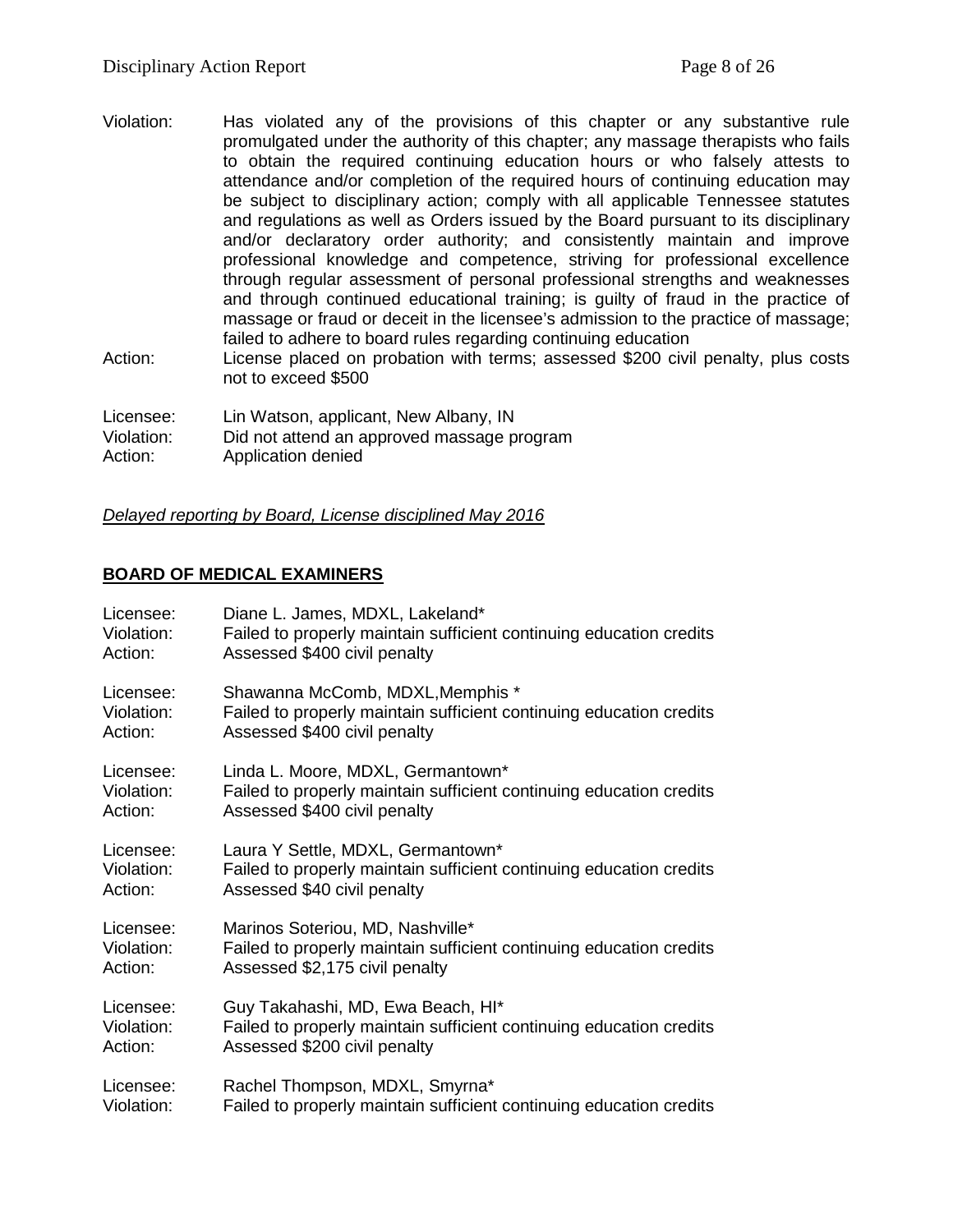Action: Assessed \$400 civil penalty

#### *Delayed reporting by Board, License disciplined September 2016*

#### **BOARD OF NURSING**

Licensee: Linda Alford, RN, Southaven, Mississippi Guilty of unprofessional conduct, to wit: engaging in acts of dishonesty which relate to the practice of nursing Action: Privilege to practice nursing in the State of Tennessee voluntarily surrendered; assessed costs not to exceed \$500 Licensee: Shelly Baggett, LPN, Signal Mountain Violation: Failed to pay student loan Action: License suspended Licensee: Latoya Banks-Lewis, LPN, Memphis Violation: Guilty of unprofessional conduct, to wit: failure to maintain a record for each patient which accurately reflects the nursing problems and interventions for the patient and/or failure to maintain a record for each patient which accurately reflects the name and title of the nurse providing care; and making false or materially incorrect, inconsistent or unintelligible entries in any patient records or in the records of any health care facility, school, institution or other work place location pertaining to the obtaining, possessing or administration of any controlled substance as defined in the Federal Controlled Substances Act Action: License reprimanded; must obtaining continuing education hours related to the administration and addiction of opioid medications Licensee: Laura Lee Barnes, RN, Milan Violation: Unfit or incompetent by reason of negligence, habits or other cause; and guilty of unprofessional conduct, to wit: unauthorized use or removal of narcotics, drugs, supplies or equipment from any health care facility, school, institution or other work place location; and engaging in acts of dishonesty which relate to the practice of nursing Action: License suspended; suspension stayed; license placed on probation to run concurrent with Tennessee Professional Assistance Program monitoring agreement but for no less than three years Licensee: Michelle K. Branch, LPN, Germantown Violation: Guilty of a crime; guilty of fraud or deceit in procuring or attempting to procure a license to practice nursing; addicted to alcohol or drugs to the degree of interfering with nursing duties; and guilty of unprofessional conduct, to wit: unauthorized use or removal of narcotics, drugs, supplies or equipment from any health care facility, school, institution or other work place location Action: License suspended with terms Licensee: Fonda Brashier, LPN, Murfreesboro Violation: Failed to pay student loan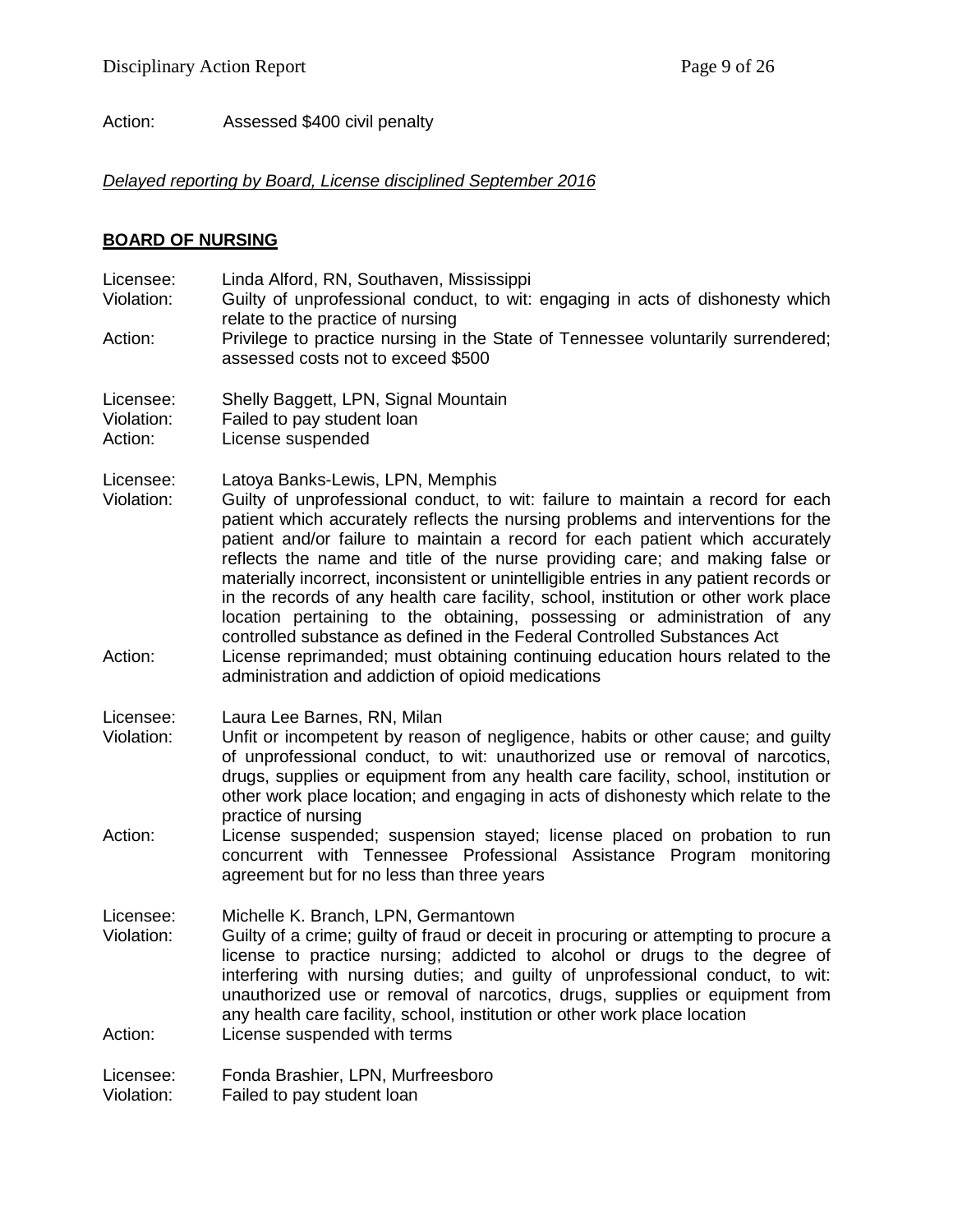| Action:                            | License suspended                                                                                                                                                                                                                                                                                                                                                                                                                                                                                                                                                                                                                                                                                                                                          |
|------------------------------------|------------------------------------------------------------------------------------------------------------------------------------------------------------------------------------------------------------------------------------------------------------------------------------------------------------------------------------------------------------------------------------------------------------------------------------------------------------------------------------------------------------------------------------------------------------------------------------------------------------------------------------------------------------------------------------------------------------------------------------------------------------|
| Licensee:<br>Violation:<br>Action: | Vanessa Brinkley, LPN, Hartsville<br>Failed to pay student loan<br>License suspended                                                                                                                                                                                                                                                                                                                                                                                                                                                                                                                                                                                                                                                                       |
| Licensee:<br>Violation:            | Billy J. Brockman, LPN, Kingston<br>Has violated or attempted to violate, directly or indirectly, or assisted in or<br>abetted the violation of or conspired to violate any provision of this chapter or<br>any lawful order of the Board issued pursuant thereto                                                                                                                                                                                                                                                                                                                                                                                                                                                                                          |
| Action:                            | License voluntarily surrendered; assessed costs not to exceed \$200                                                                                                                                                                                                                                                                                                                                                                                                                                                                                                                                                                                                                                                                                        |
| Licensee:<br>Violation:            | Prianglam Brooks, APRN/RN, Jackson<br>Guilty of unprofessional conduct, to wit: revocation, suspension, probation or<br>other discipline of a license to practice nursing by another state or territory of the<br>United States for any act or omission which would constitute grounds for the<br>revocation, suspension, probation or other discipline of a license in this state                                                                                                                                                                                                                                                                                                                                                                         |
| Action:                            | RN reinstatement application denied                                                                                                                                                                                                                                                                                                                                                                                                                                                                                                                                                                                                                                                                                                                        |
| Licensee:<br>Violation:<br>Action: | Aleisha A. Brooks-Stewart, RN, Chattanooga<br>Unfit or incompetent by reason of negligence, habits or other cause; addicted to<br>alcohol or drugs to the degree of interfering with nursing duties; and guilty of<br>unprofessional conduct, to wit: revocation, suspension, probation or other<br>discipline of a license to practice nursing by another state or territory of the<br>United States for any act or omission which would constitute grounds for the<br>revocation, suspension, probation or other discipline of a license in this state;<br>and unauthorized use or removal of narcotics, drugs, supplies or equipment<br>from any health care facility, school, institution or other work place location<br>License suspended with terms |
| Licensee:                          |                                                                                                                                                                                                                                                                                                                                                                                                                                                                                                                                                                                                                                                                                                                                                            |
| Violation:                         | Melissa K. Butts, LPN, Smyrna<br>Unfit or incompetent by reason of negligence, habits or other cause; addicted to<br>alcohol or drugs to the degree of interfering with nursing duties; and guilty of<br>unprofessional conduct, to wit: intentionally or negligently causing physical or<br>emotional injury to a patient; failure to maintain a record for each patient which<br>accurately reflects the nursing problems and interventions for the patient and/or<br>failure to maintain a record for each patient which accurately reflects the name                                                                                                                                                                                                   |

and title of the nurse providing care; abandoning or neglecting a patient requiring nursing care; making false or materially incorrect, inconsistent or unintelligible entries in any patient records or in the records of any health care facility, school, institution or other work place location pertaining to the obtaining, possessing or administration of any controlled substance as defined in the Federal Controlled Substances Act; unauthorized use or removal of narcotics, drugs, supplies or equipment from any health care facility, school, institution or other work place location; impersonating another licensed practitioner; and engaging in acts of dishonesty which relate to the practice of

Action: License suspended with terms; assessed costs not to exceed \$500

Licensee: Beth N. Cagle, RN, Dunlap

nursing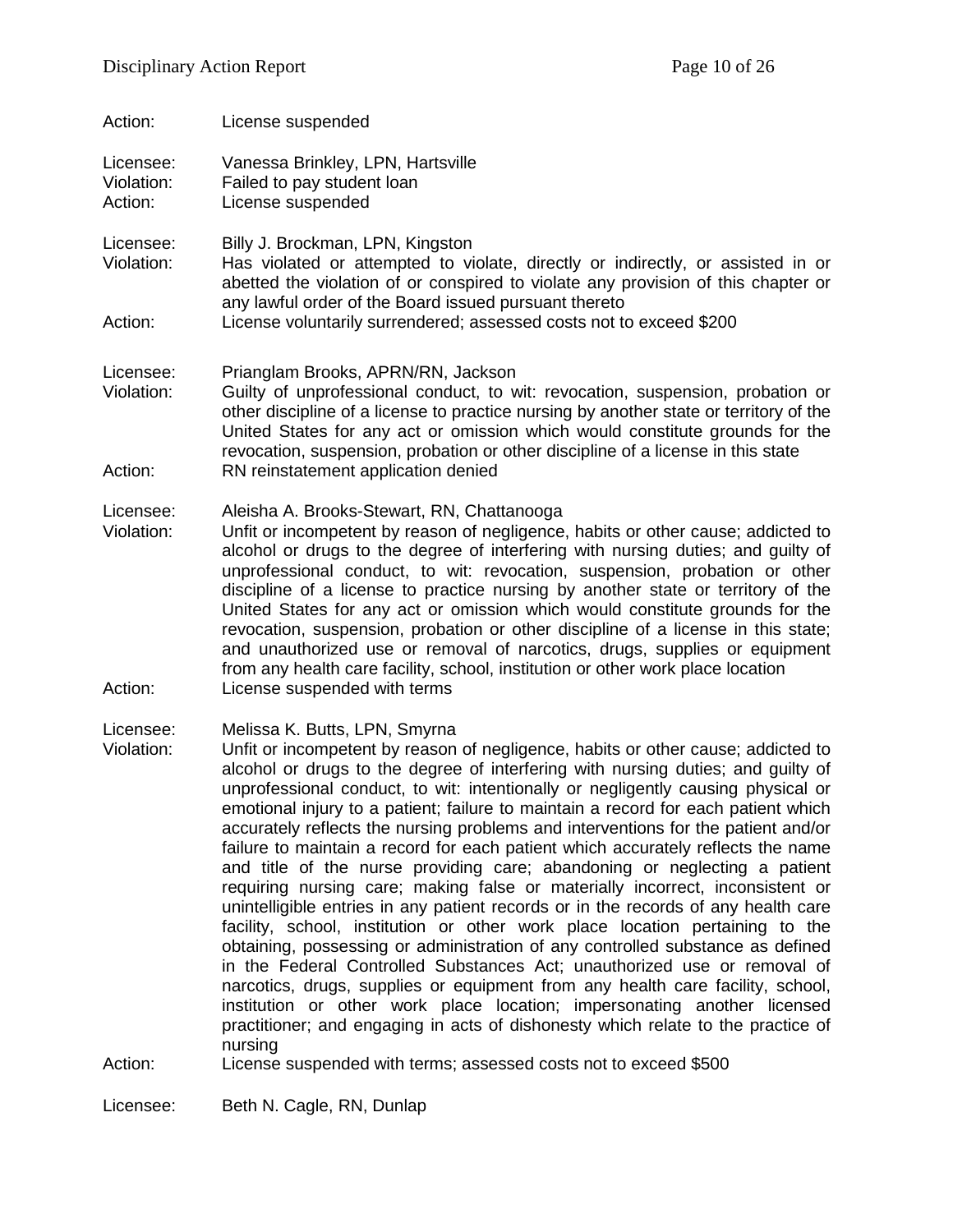- Violation: Guilty of unprofessional conduct, to wit: making false or materially incorrect, inconsistent or unintelligible entries in any patient records or in the records of any health care facility, school, institution or other work place location pertaining to the obtaining, possessing or administration of any controlled substance as defined in the Federal Controlled Substances Act; unauthorized use or removal of narcotics, drugs, supplies or equipment from any health care facility, school, institution or other work place location; and engaging in acts of dishonesty which relate to the practice of nursing
- Action: License voluntarily surrendered

Licensee: Brittany Megan Cannon, LPN applicant, Sevierville,

Violation: Practiced nursing without being duly licensed to do so; has violated or attempted to violate, directly or indirectly, or assisted in or abetted the violation of or conspired to violate any provision of this chapter or any lawful order of the Board issued pursuant thereto

#### Action: Conditional licensure granted; assessed \$750 in civil penalties

Licensee: Joshua M. Cluxton, LPN, Oak Ridge<br>Violation: Guilty of unprofessional conduct

- Violation: Guilty of unprofessional conduct<br>Action: License suspended with terms
- License suspended with terms
- Licensee: Maria Briese Conlin, RN applicant, Spring Hill<br>Violation: Practiced nursing without being duly licen
- Practiced nursing without being duly licensed to do so; has violated or attempted to violate, directly or indirectly, or assisted in or abetted the violation of or conspired to violate any provision of this chapter or any lawful order of the Board issued pursuant thereto
- Action: Conditional licensure granted; must register for NURSYS e-Notify; must complete Board-ordered coursework on the topic of disciplinary actions; assessed \$1,000 in civil penalties
- Licensee: Laura Crenshaw, LPN, Knoxville
- Violation: Guilty of unprofessional conduct, to wit: violating confidentiality or knowledge concerning the patient, except when required to do so by a court of law
- Action: License reprimanded; multistate privilege to practice nursing in any other state which has entered into the Interstate Nurse Licensure Compact voided with terms; must obtain continuing education hours on the topics of the Health Insurance Portability and Accountability Act of 1996, patient confidentiality and patient privacy, and ethics
- Licensee: Melissa Croft, LPN, Ooltewah Violation: Failed to pay student loan
- Action: License suspended
- Licensee: Britni Curtis, LPN, Humboldt
- Violation: Guilty of a crime; guilty of fraud or deceit in procuring or attempting to procure a license to practice nursing; unfit or incompetent by reason of negligence, habits or other cause; and guilty of unprofessional conduct, to wit: being under the influence of alcoholic beverages, or under the influence of drugs which impair judgment while on duty in any health care facility, school, institution or other work place location; and engaging in acts of dishonesty which relate to the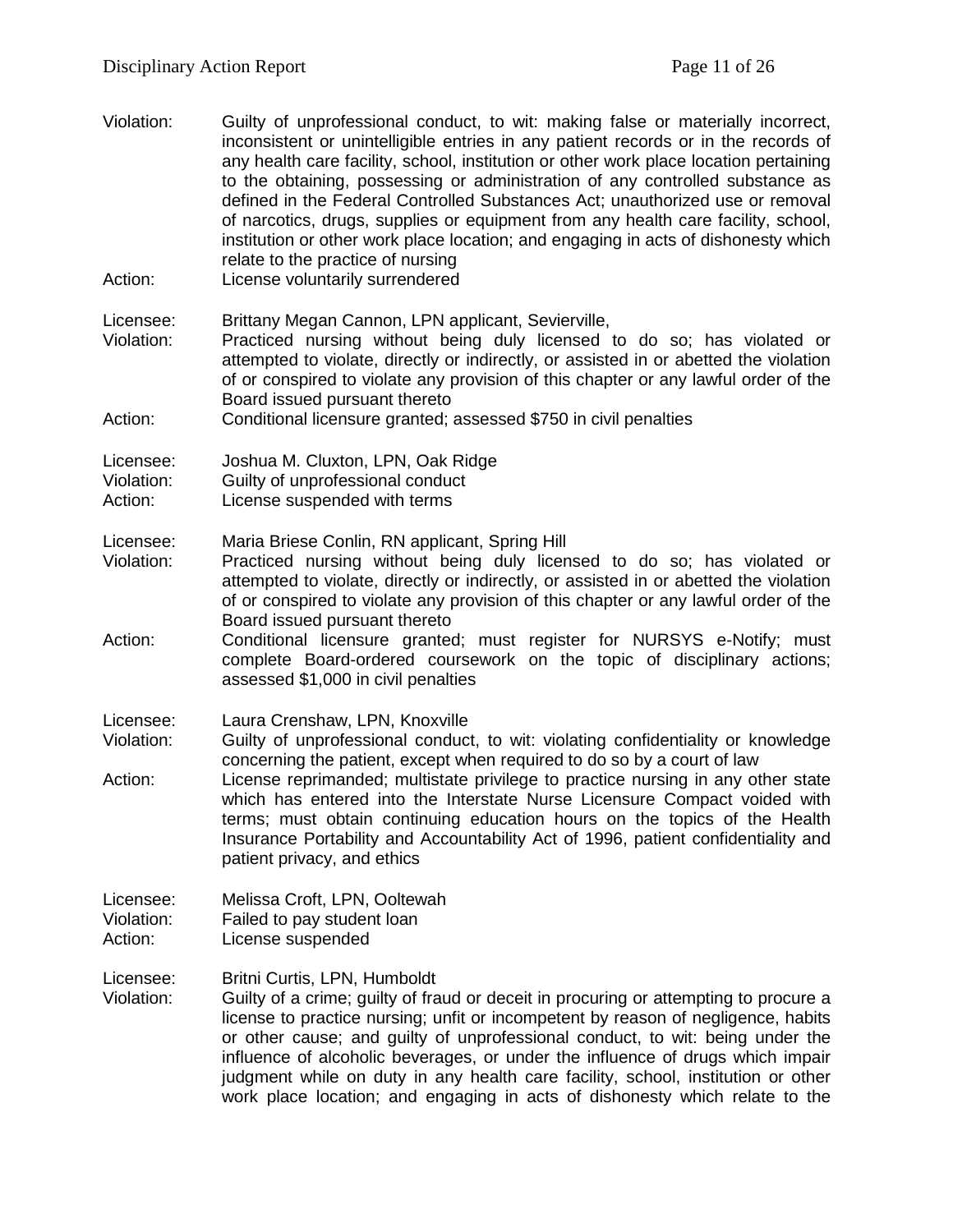| Action:                            | practice of nursing<br>License suspended with terms; assessed costs not to exceed \$250                                                                                                                                                                                                                                                                                                                                                                                                                                                                                                                                                                                                                                                                                                                                                                                                                                                                                                                         |
|------------------------------------|-----------------------------------------------------------------------------------------------------------------------------------------------------------------------------------------------------------------------------------------------------------------------------------------------------------------------------------------------------------------------------------------------------------------------------------------------------------------------------------------------------------------------------------------------------------------------------------------------------------------------------------------------------------------------------------------------------------------------------------------------------------------------------------------------------------------------------------------------------------------------------------------------------------------------------------------------------------------------------------------------------------------|
| Licensee:<br>Violation:<br>Action: | Monica Davenport, LPN, McMinnville<br>Failed to pay student loan<br>License suspended                                                                                                                                                                                                                                                                                                                                                                                                                                                                                                                                                                                                                                                                                                                                                                                                                                                                                                                           |
| Licensee:<br>Violation:<br>Action: | Courtney Davis, RN, Duff<br>Failed to pay student loan<br>License suspended                                                                                                                                                                                                                                                                                                                                                                                                                                                                                                                                                                                                                                                                                                                                                                                                                                                                                                                                     |
| Licensee:<br>Violation:<br>Action: | Daniel Del Toro, RN, Knoxville<br>Addicted to alcohol or drugs to the degree of interfering with nursing duties; and<br>guilty of unprofessional conduct<br>Suspension stayed; license placed on probation to run concurrent with<br>Tennessee Professional Assistance Program monitoring agreement but for no<br>less than five years                                                                                                                                                                                                                                                                                                                                                                                                                                                                                                                                                                                                                                                                          |
| Licensee:<br>Violation:<br>Action: | Lakia Demery, LPN Applicant, Clarksville<br>Guilty of a crime; and guilty of unprofessional conduct, to wit: revocation,<br>suspension, probation or other discipline of a license to practice nursing by<br>another state or territory of the United States for any act or omission which<br>would constitute grounds for the revocation, suspension, probation or other<br>discipline of a license in this state<br>Endorsement application denied                                                                                                                                                                                                                                                                                                                                                                                                                                                                                                                                                            |
| Licensee:<br>Violation:<br>Action: | Marcos D. DeMoura, APN/RN, Kingsport<br>Unfit or incompetent by reason of negligence, habits or other cause; addicted to<br>alcohol or drugs to the degree of interfering with nursing duties; and guilty of<br>unprofessional conduct, to wit: intentionally or negligently causing physical or<br>emotional injury to a patient; unauthorized use or removal of narcotics, drugs,<br>supplies or equipment from any health care facility, school, institution or other<br>work place location; the use of any intoxicating beverage or the illegal use of<br>any narcotic or dangerous drug while on duty in any health care facility, school,<br>institution, or other work place location; and being under the influence of<br>alcoholic beverages, or under the influence of drugs which impair judgment<br>while on duty in any health care facility, school, institution or other work place<br>location<br>APN certificate and RN license suspended with terms; assessed costs not to<br>exceed \$5,000 |
| Licensee:<br>Violation:<br>Action: | Lauren K. Dickens, LPN, Goodlettsville<br>Guilty of unprofessional conduct, to wit: performing nursing techniques or<br>procedures without proper education and practice; and failure to maintain a<br>record for each patient which accurately reflects the nursing problems and<br>interventions for the patient and/or failure to maintain a record for each patient<br>which accurately reflects the name and title of the nurse providing care<br>License placed on probation for a minimum of one year; must obtain continuing<br>education hours in the areas of medication administration, scope of practice,<br>and ethics                                                                                                                                                                                                                                                                                                                                                                             |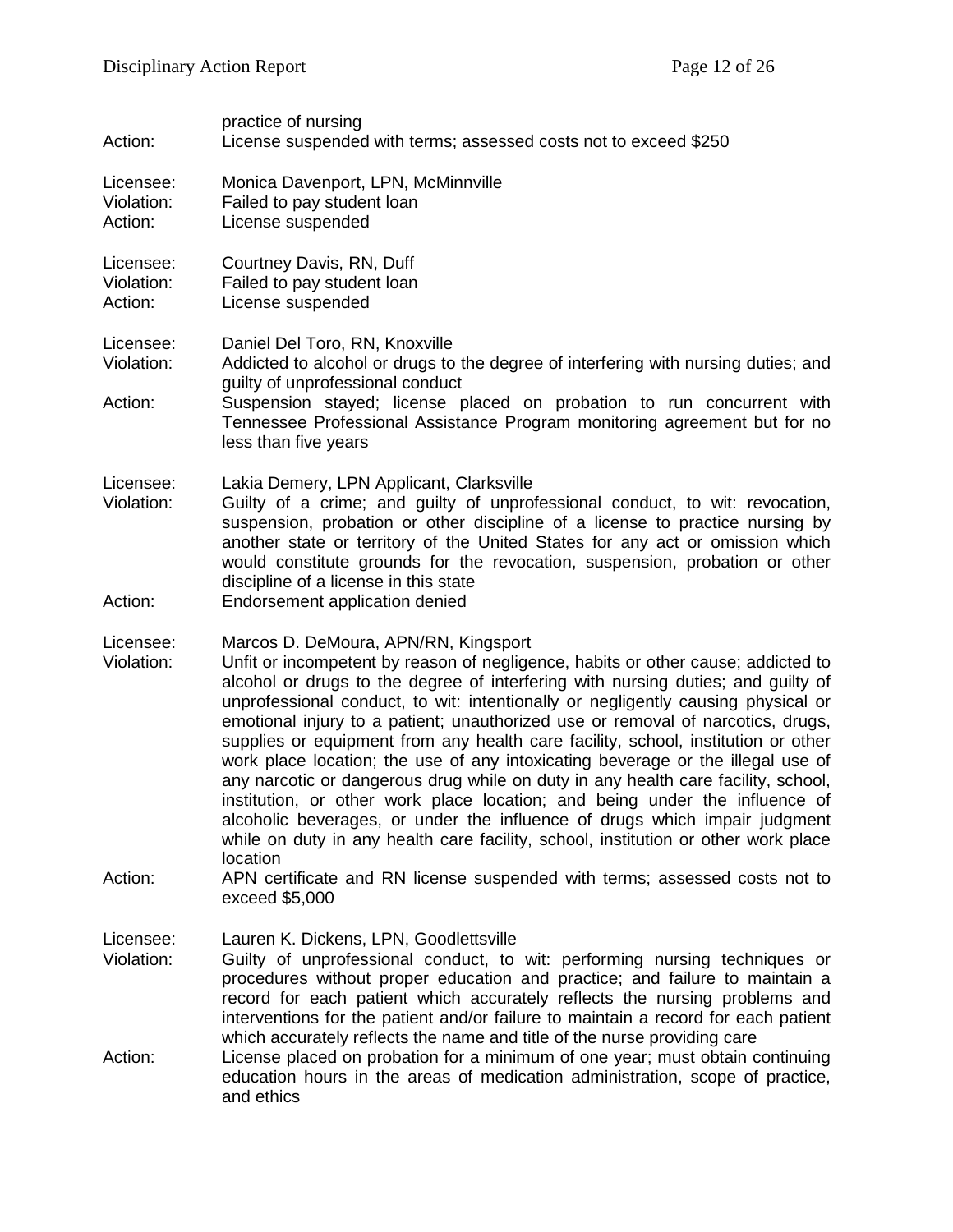Licensee: Bobbie Jewell Dill, RN, Chattanooga

Violation: Guilty of unprofessional conduct, to wit: making false or materially incorrect, inconsistent or unintelligible entries in any patient records or in the records of any health care facility, school, institution or other work place location pertaining to the obtaining, possessing or administration of any controlled substance as defined in the Federal Controlled Substances Act; unauthorized use or removal of narcotics, drugs, supplies or equipment from any health care facility, school, institution or other work place location; the use of any intoxicating beverage or the illegal use of any narcotic or dangerous drug while on duty in any health care facility, school, institution, or other work place location; being under the influence of alcoholic beverages, or under the influence of drugs which impair judgment while on duty in any health care facility, school, institution or other work place location; and engaging in acts of dishonesty which relate to the practice of nursing

Action: License suspended with terms; assessed costs not to exceed \$500

Licensee: Allenette Douglas, LPN, Nashville

Violation: Failed to pay student loan

Action: License suspended

Licensee: Tiffany K. Dugas, RN, Chattanooga

Violation: Guilty of unprofessional conduct, to wit: failure to maintain a record for each patient which accurately reflects the nursing problems and interventions for the patient and/or failure to maintain a record for each patient which accurately reflects the name and title of the nurse providing care; and making false or materially incorrect, inconsistent or unintelligible entries in any patient records or in the records of any health care facility, school, institution or other work place location pertaining to the obtaining, possessing or administration of any controlled substance as defined in the Federal Controlled Substances Act Action: License voluntarily surrendered

Licensee: Heidi B. Duke, LPN, Monroe

- Violation: Guilty of a crime; and guilty of unprofessional conduct, to wit: revocation, suspension, probation or other discipline of a license to practice nursing by another state or territory of the United States for any act or omission which would constitute grounds for the revocation, suspension, probation or other discipline of a license in this state
- Action: License voluntarily surrendered; assessed costs not to exceed \$250

Licensee: Steven M. Dzyban, APRN/RN, Nashville

- Violation: Unfit or incompetent by reason of negligence, habits or other cause; addicted to alcohol or drugs to the degree of interfering with nursing duties; and guilty of unprofessional conduct, to wit: being under the influence of alcoholic beverages, or under the influence of drugs which impair judgment while on duty in any health care facility, school, institution or other work place location
- Action: APRN certificate and RN license suspended with terms; assessed costs not to exceed \$300

Licensee: Ashley Edwards, RN, Lebanon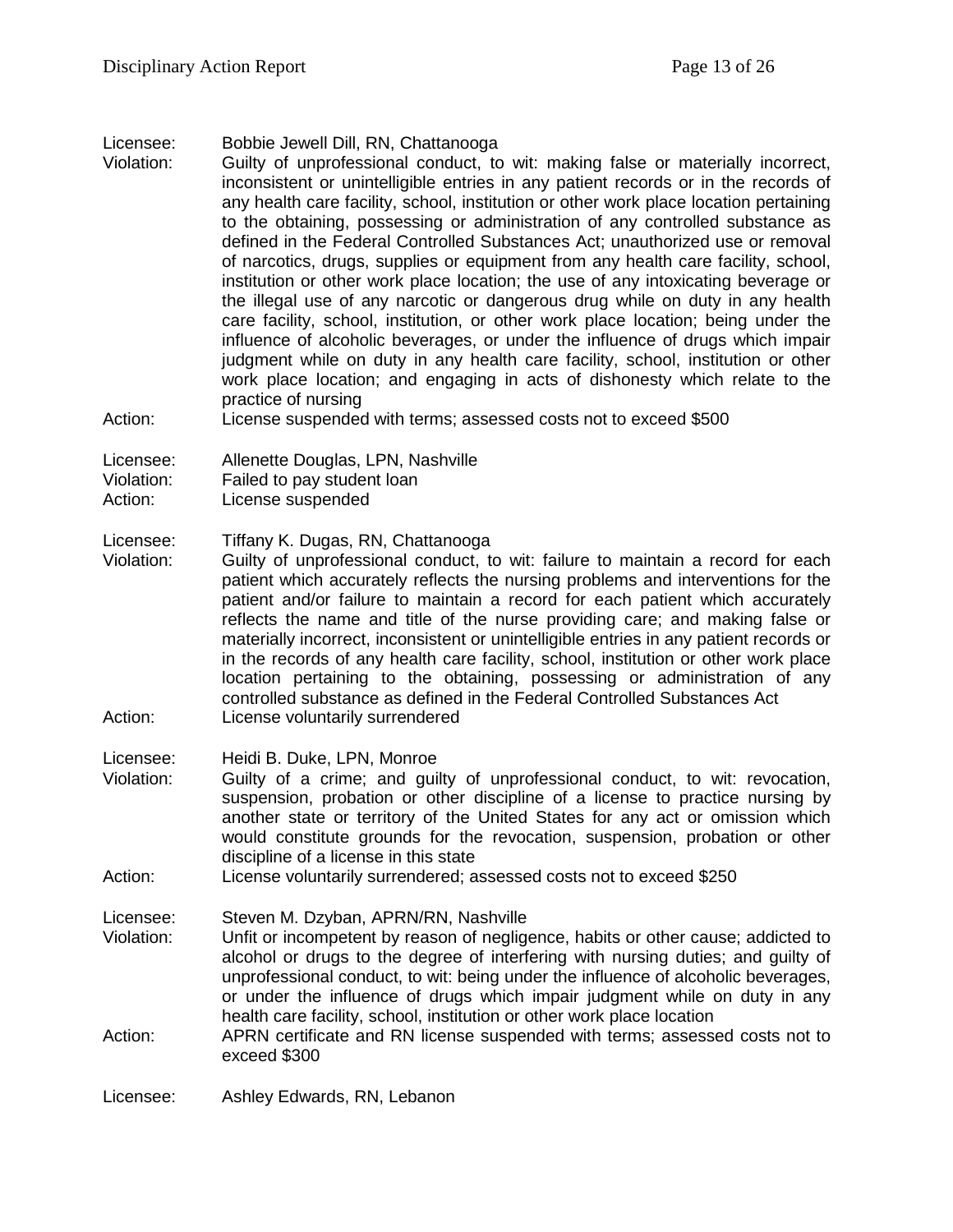- Violation: Addicted to alcohol or drugs to the degree of interfering with nursing duties; and guilty of unprofessional conduct, to wit: unauthorized use or removal of narcotics, drugs, supplies or equipment from any health care facility, school, institution or other work place location
- Action: License suspended with terms; assessed costs not to exceed \$3,000

Licensee: Jennifer Edwards, RN, Murfreesboro

- Violation: Unfit or incompetent by reason of negligence, habits or other cause; addicted to alcohol or drugs to the degree of interfering with nursing duties; and guilty of unprofessional conduct, to wit: unauthorized use or removal of narcotics, drugs, supplies or equipment from any health care facility, school, institution or other work place location; being under the influence of alcoholic beverages, or under the influence of drugs which impair judgment while on duty in any health care facility, school, institution or other work place location; and engaging in acts of dishonesty which relate to the practice of nursing
- Action: License suspended with terms; assessed \$6,000 in civil penalties, plus costs not to exceed \$500

Licensee: Brenda Friend, APRN, Bristol

- Violation: Prescribing in a manner inconsistent with Rule 1000-04.-.08, which lays out guidelines for proper prescribing for the treatment of pain, and with Rule 1000- 04-.09, which lays out the prerequisites for prescribing medication, including an appropriate history and physical, diagnosis based on examinations and diagnostic tests, and a therapeutic plan including discussion of the risks and benefits of various treatment options; failure to register as a prescriber in the controlled substance database as required by T.C.A. § 53-10-305(a); and failure to check the controlled substance database prior to prescribing Schedule II-IV controlled substances as required by T.C.A. § 53-10-310(e)(1)
- Action: License reprimanded; must obtain practice monitoring through Affiliated Monitors for five years; must complete Board-ordered coursework on the topics of medical record keeping and prescribing controlled substances; assessed \$12,000 in civil penalties, plus costs not to exceed \$40,000

Licensee: Oliver Glaser, RN, Knoxville

Violation: Guilty of unprofessional conduct, to wit: failure to maintain a record for each patient which accurately reflects the nursing problems and interventions for the patient and/or failure to maintain a record for each patient which accurately reflects the name and title of the nurse providing care; making false or materially incorrect, inconsistent or unintelligible entries in any patient records or in the records of any health care facility, school, institution or other work place location pertaining to the obtaining, possessing or administration of any controlled substance as defined in the Federal Controlled Substances Act; unauthorized use or removal of narcotics, drugs, supplies or equipment from any health care facility, school, institution or other work place location; and engaging in acts of dishonesty which relate to the practice of nursing Action: License voluntarily surrendered

Licensee: Stacy Groves, RN, Pleasant View

Violation: Failed to pay student loan

Action: License suspended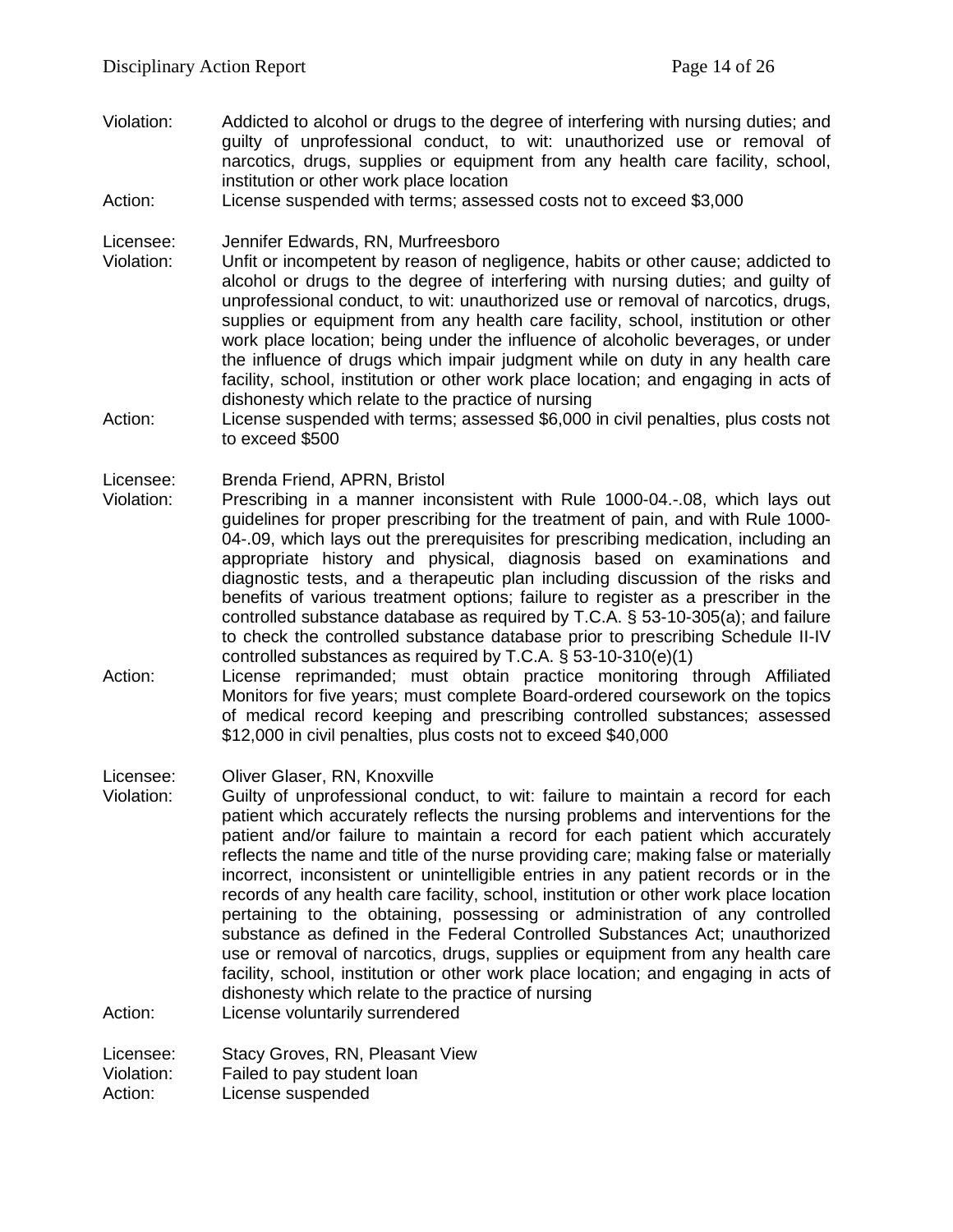| Licensee: | Candace Granger, RN, Harrison |  |
|-----------|-------------------------------|--|
|-----------|-------------------------------|--|

- Violation: Unfit or incompetent by reason of negligence, habits or other cause; addicted to alcohol or drugs to the degree of interfering with nursing duties; and guilty of unprofessional conduct, to wit: unauthorized use or removal of narcotics, drugs, supplies or equipment from any health care facility, school, institution or other work place location; the use of any intoxicating beverage or the illegal use of any narcotic or dangerous drug while on duty in any health care facility, school, institution, or other work place location; and being under the influence of alcoholic beverages, or under the influence of drugs which impair judgment while on duty in any health care facility, school, institution or other work place location
- Action: License suspended with terms
- Licensee: Nicky Hayes, LPN, Tiptonville
- Violation: Unfit or incompetent by reason of negligence, habits or other cause; and guilty of unprofessional conduct, to wit: engaging in acts of dishonesty which relate to the practice of nursing
- Action: License summarily suspended
- Licensee: Beverly M. Hoyt, RN, Kingston
- Violation: Guilty of unprofessional conduct, to wit: revocation, suspension, probation or other discipline of a license to practice nursing by another state or territory of the United States for any act or omission which would constitute grounds for the revocation, suspension, probation or other discipline of a license in this state Action: License voluntarily surrendered; assessed costs not to exceed \$250
- Licensee: Carrie Hughes, RN, Chattanooga
- Violation: Failed to pay student loan
- Action: License suspended
- Licensee: Sharon Jessee, APRN renewal applicant, Rutledge<br>Violation: Guilty of unprofessional conduct, to wit: revocatio
- Guilty of unprofessional conduct, to wit: revocation, suspension, probation or other discipline of a license to practice nursing by another state or territory of the United States for any act or omission which would constitute grounds for the revocation, suspension, probation or other discipline of a license in this state Action: APRN certificate renewal application denied
- Licensee: Tambra Cook Jones, RN, Manchester
- Violation: Guilty of unprofessional conduct, to wit: being under the influence of alcoholic beverages, or under the influence of drugs which impair judgment while on duty in any health care facility, school, institution or other work place location Action: License voluntarily surrendered
- Licensee: Jill A. Kirby (Wheeler), RN, Hendersonville
- Violation: Guilty of a crime; and guilty of unprofessional conduct, to wit: impersonating another licensed practitioner; and engaging in acts of dishonesty which relate to the practice of nursing
- Action: License revoked; assessed \$15,000 in civil penalties, plus costs not to exceed \$5,000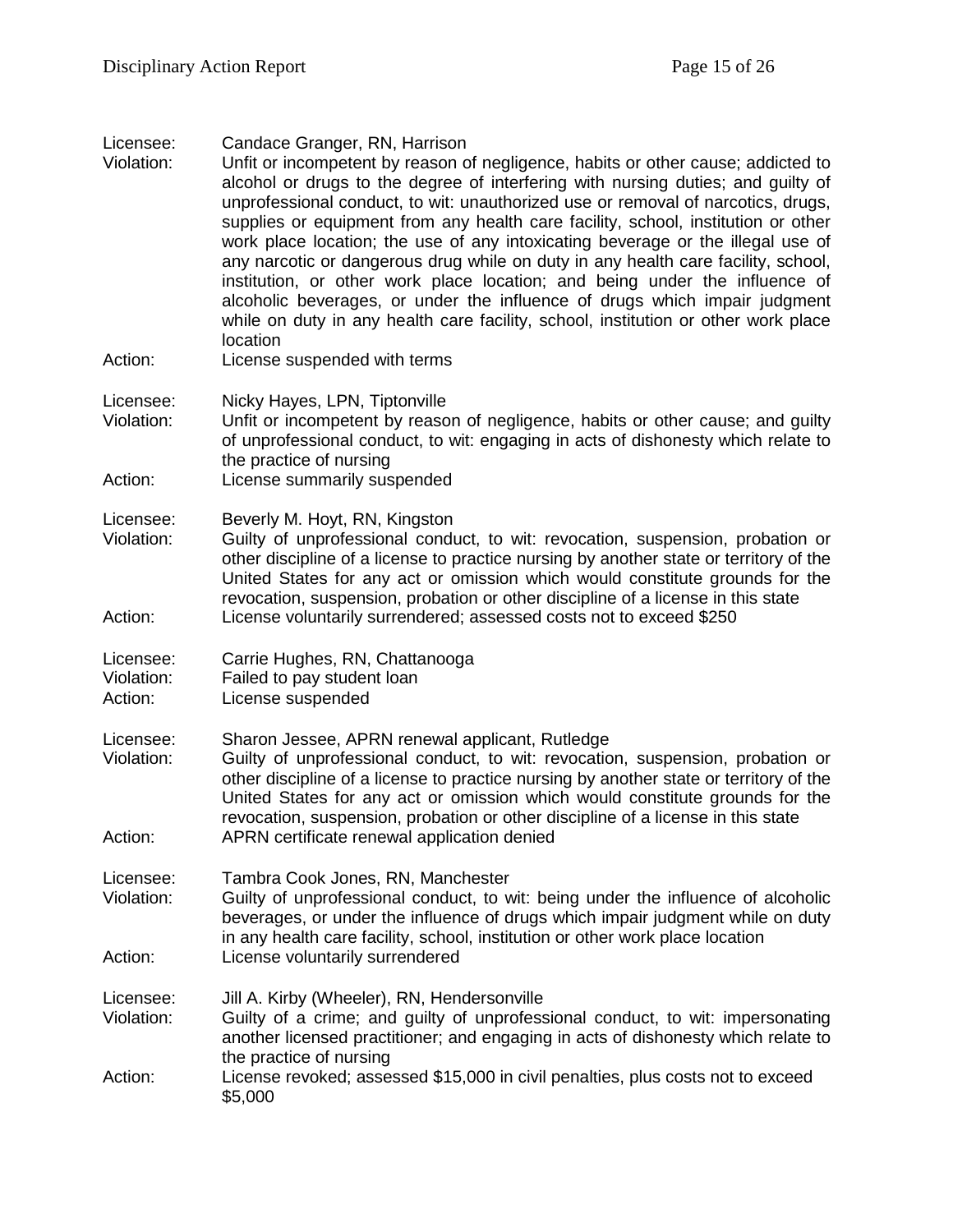| Licensee:<br>Violation:            | Jamie L. Lowe, LPN, Oak Ridge<br>Unfit or incompetent by reason of negligence, habits or other cause; addicted to<br>alcohol or drugs to the degree of interfering with nursing duties; and guilty of<br>unprofessional conduct, to wit: the use of any intoxicating beverage or the illegal<br>use of any narcotic or dangerous drug while on duty in any health care facility,<br>school, institution, or other work place location                                                                                                                                                                                                                                                                                                                                                                                                                                                                                                                                                                                                                                                                                                                                               |
|------------------------------------|-------------------------------------------------------------------------------------------------------------------------------------------------------------------------------------------------------------------------------------------------------------------------------------------------------------------------------------------------------------------------------------------------------------------------------------------------------------------------------------------------------------------------------------------------------------------------------------------------------------------------------------------------------------------------------------------------------------------------------------------------------------------------------------------------------------------------------------------------------------------------------------------------------------------------------------------------------------------------------------------------------------------------------------------------------------------------------------------------------------------------------------------------------------------------------------|
| Action:                            | License suspended with terms                                                                                                                                                                                                                                                                                                                                                                                                                                                                                                                                                                                                                                                                                                                                                                                                                                                                                                                                                                                                                                                                                                                                                        |
| Licensee:<br>Violation:<br>Action: | Melanie Macinnes, RN, Cleveland<br>Failed to pay student loan<br>License suspended                                                                                                                                                                                                                                                                                                                                                                                                                                                                                                                                                                                                                                                                                                                                                                                                                                                                                                                                                                                                                                                                                                  |
| Licensee:<br>Violation:            | Judith A. Matlock, RN, Memphis<br>Unfit or incompetent by reason of negligence, habits or other cause; and guilty<br>of unprofessional conduct, to wit: failure to maintain a record for each patient<br>which accurately reflects the nursing problems and interventions for the patient<br>and/or failure to maintain a record for each patient which accurately reflects the<br>name and title of the nurse providing care; abandoning or neglecting a patient<br>requiring nursing care; and engaging in acts of dishonesty which relate to the<br>practice of nursing                                                                                                                                                                                                                                                                                                                                                                                                                                                                                                                                                                                                          |
| Action:                            | License revoked; assessed \$10,000 in civil penalties, plus costs not to exceed<br>\$15,000                                                                                                                                                                                                                                                                                                                                                                                                                                                                                                                                                                                                                                                                                                                                                                                                                                                                                                                                                                                                                                                                                         |
| Licensee:<br>Violation:<br>Action: | Stephanie McDowell, LPN, Sparta<br>Failed to pay student loan<br>License suspended                                                                                                                                                                                                                                                                                                                                                                                                                                                                                                                                                                                                                                                                                                                                                                                                                                                                                                                                                                                                                                                                                                  |
| Licensee:<br>Violation:<br>Action: | Roxana McNair, RN, Oak Ridge<br>Failed to pay student loan<br>License suspended                                                                                                                                                                                                                                                                                                                                                                                                                                                                                                                                                                                                                                                                                                                                                                                                                                                                                                                                                                                                                                                                                                     |
| Licensee:<br>Violation:            | Kendra Meeks, LPN, Tracy City<br>Addicted to alcohol or drugs to the degree of interfering with nursing duties; and<br>guilty of unprofessional conduct, to wit: making false or materially incorrect,<br>inconsistent or unintelligible entries in any patient records or in the records of<br>any health care facility, school, institution or other work place location pertaining<br>to the obtaining, possessing or administration of any controlled substance as<br>defined in the Federal Controlled Substances Act; unauthorized use or removal<br>of narcotics, drugs, supplies or equipment from any health care facility, school,<br>institution or other work place location; the use of any intoxicating beverage or<br>the illegal use of any narcotic or dangerous drug while on duty in any health<br>care facility, school, institution, or other work place location; being under the<br>influence of alcoholic beverages, or under the influence of drugs which impair<br>judgment while on duty in any health care facility, school, institution or other<br>work place location; and engaging in acts of dishonesty which relate to the<br>practice of nursing |
| Action:                            | License suspended; suspension stayed; license placed on probation to run<br>concurrent with Tennessee Professional Assistance Program monitoring<br>agreement but for no less than three years                                                                                                                                                                                                                                                                                                                                                                                                                                                                                                                                                                                                                                                                                                                                                                                                                                                                                                                                                                                      |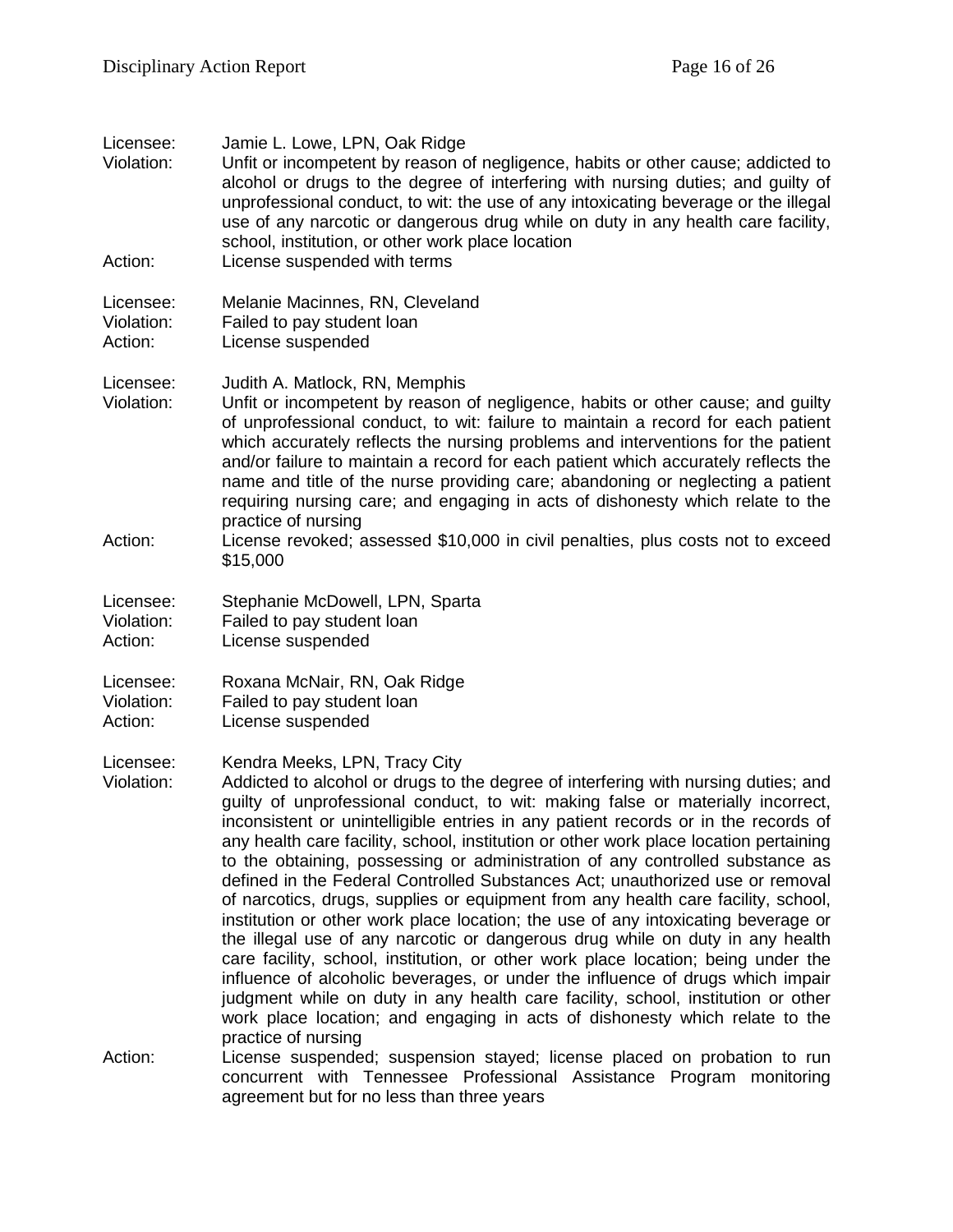Licensee: Gina L. (Smith) Morris, RN, Collierville

Violation: Guilty of unprofessional conduct, to wit: failure to maintain a record for each patient which accurately reflects the nursing problems and interventions for the patient and/or failure to maintain a record for each patient which accurately reflects the name and title of the nurse providing care; and making false or materially incorrect, inconsistent or unintelligible entries in any patient records or in the records of any health care facility, school, institution or other work place location pertaining to the obtaining, possessing or administration of any controlled substance as defined in the Federal Controlled Substances Act Action: License reprimanded; must obtain continuing education hours in the area of documentation; assessed \$1,000 civil penalty, plus costs not to exceed \$5,000

#### Licensee: Sarah Belle Morton, RN, Murfreesboro

- Violation: Guilty of unprofessional conduct, to wit: unauthorized use or removal of narcotics, drugs, supplies or equipment from any health care facility, school, institution or other work place location; the use of any intoxicating beverage or the illegal use of any narcotic or dangerous drug while on duty in any health care facility, school, institution, or other work place location; being under the influence of alcoholic beverages, or under the influence of drugs which impair judgment while on duty in any health care facility, school, institution or other work place location; and engaging in acts of dishonesty which relate to the practice of nursing
- Action: License suspended; suspension stayed; license placed on probation to run concurrent with Tennessee Professional Assistance Program monitoring agreement but for no less than three years
- Licensee: Angela Mosley, LPN, Millington<br>Violation: Guilty of a crime: and quilty of
- Guilty of a crime; and guilty of unprofessional conduct, to wit: engaging in acts of dishonesty which relate to the practice of nursing
- Action: Conditional reinstatement granted; license suspended with terms

Licensee: Christy Dawn Murphy, LPN, Bradford

- Violation: Guilty of a crime, unfit or incompetent by reason of negligence, habits or other cause; and guilty of unprofessional conduct, to wit: intentionally or negligently causing physical or emotional injury to a patient; and engaging in acts of dishonesty which relate to the practice of nursing
- Action: License summarily suspended

Licensee: Jessica Nedweski, LPN, Sequatchie Violation: Failed to pay student loan Action: License suspended

Licensee: Adrienne Nelms, LPN, Memphis Violation: Failed to pay student loan

Action: License suspended

Licensee: Rebecca Norfleet, APRN/RN, Tullahoma Violation: Over-prescribing, or prescribing in a manner inconsistent with Rules 1000-04- .08 and 1000-04-.09; failure to provide documented medical history and physical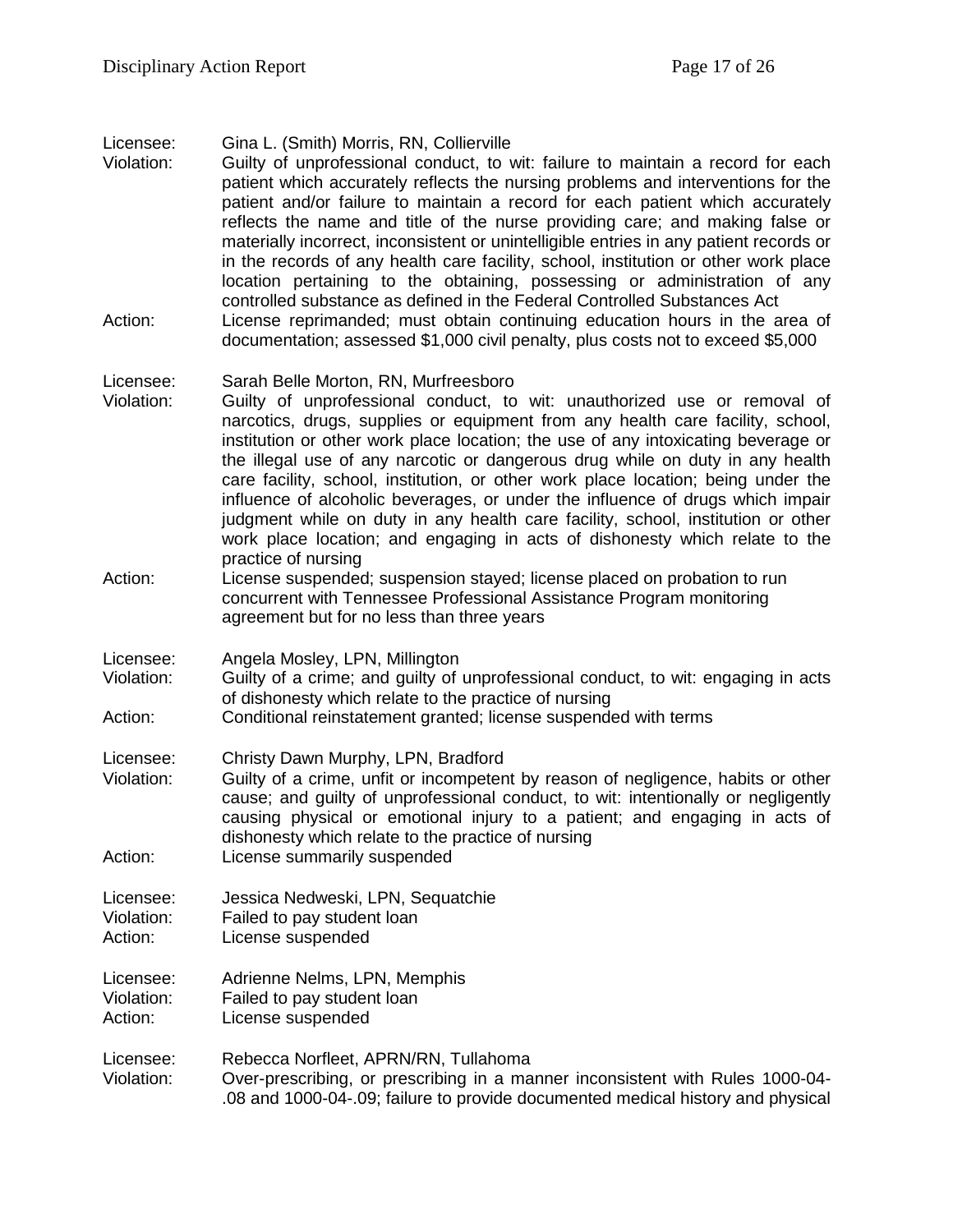examinations, including pain history, any pertinent evaluations by another provider, history of and potential for substance abuse, pertinent coexisting diseases and conditions, psychological functions, and the presence of a recognized medical indication for the use of a controlled substance; and failure to include in patient records any progress toward reaching treatment objectives, any new information about the etiology of the pain, or an update on the treatment plan while evaluating the patient for continuation or change of medications

Action: APRN certificate and RN license reprimanded with terms; must surrender pain management clinic certificate to the Tennessee Department of Health; must obtain practice monitoring through Affiliated Monitors for three years; multistate privilege to practice as a RN in any other state which has entered into the Interstate Nurse Licensure Compact voided for no less than three years; assessed \$3,000 in civil penalties, plus costs not to exceed \$4,000

Licensee: Heather Olivas, APRN / RN, Nashville

- Violation: Guilty of unprofessional conduct; prescribing in a manner inconsistent with Rules 1000-04-.08 and 1000-04-.09; and practicing professional nursing in a manner inconsistent with Tennessee Code Annotated § 63-7-103
- Action: RN license and APRN certificate placed on probation for no less than five years; must appear personally before the Board of Nursing for probation to lift; agrees not to seek the reinstatement, renewal, or application for a Drug Enforcement Administration registration for Schedule II or III controlled substances for the duration of the probationary period; may seek the reinstatement, renewal, or application for Drug Enforcement Administration registration for Schedule IV or V controlled substances with terms; must complete Board-ordered coursework on the topics of medical documentation and prescribing controlled prescription drugs; assessed \$2,000 in civil penalties, plus costs not to exceed \$7,000
- Licensee: Cheri Partain, RN, Chattanooga
- Violation: Guilty of unprofessional conduct, to wit: revocation, suspension, probation or other discipline of a license to practice nursing by another state or territory of the United States for any act or omission which would constitute grounds for the revocation, suspension, probation or other discipline of a license in this state Action: License placed on probation for no less than two years; multistate privilege to practice nursing in any other state which has entered into the Interstate Nurse Licensure Compact voided with terms; must obtain continuing education hours on the topics of chronic pain, end-of-life issues, pain management, identifying pain in hospice patients, responsible opioid prescribing and addiction, and ethics
- Licensee: Karen (Lewis) Persinger, RN, Clovis (California) Violation: Guilty of unprofessional conduct, to wit: revocation, suspension, probation or other discipline of a license to practice nursing by another state or territory of the United States for any act or omission which would constitute grounds for the revocation, suspension, probation or other discipline of a license in this state Action: License suspended with terms; assessed costs not to exceed \$500

Licensee: Suzanne Reed, RN, Kingsport Violation: Failed to pay student loan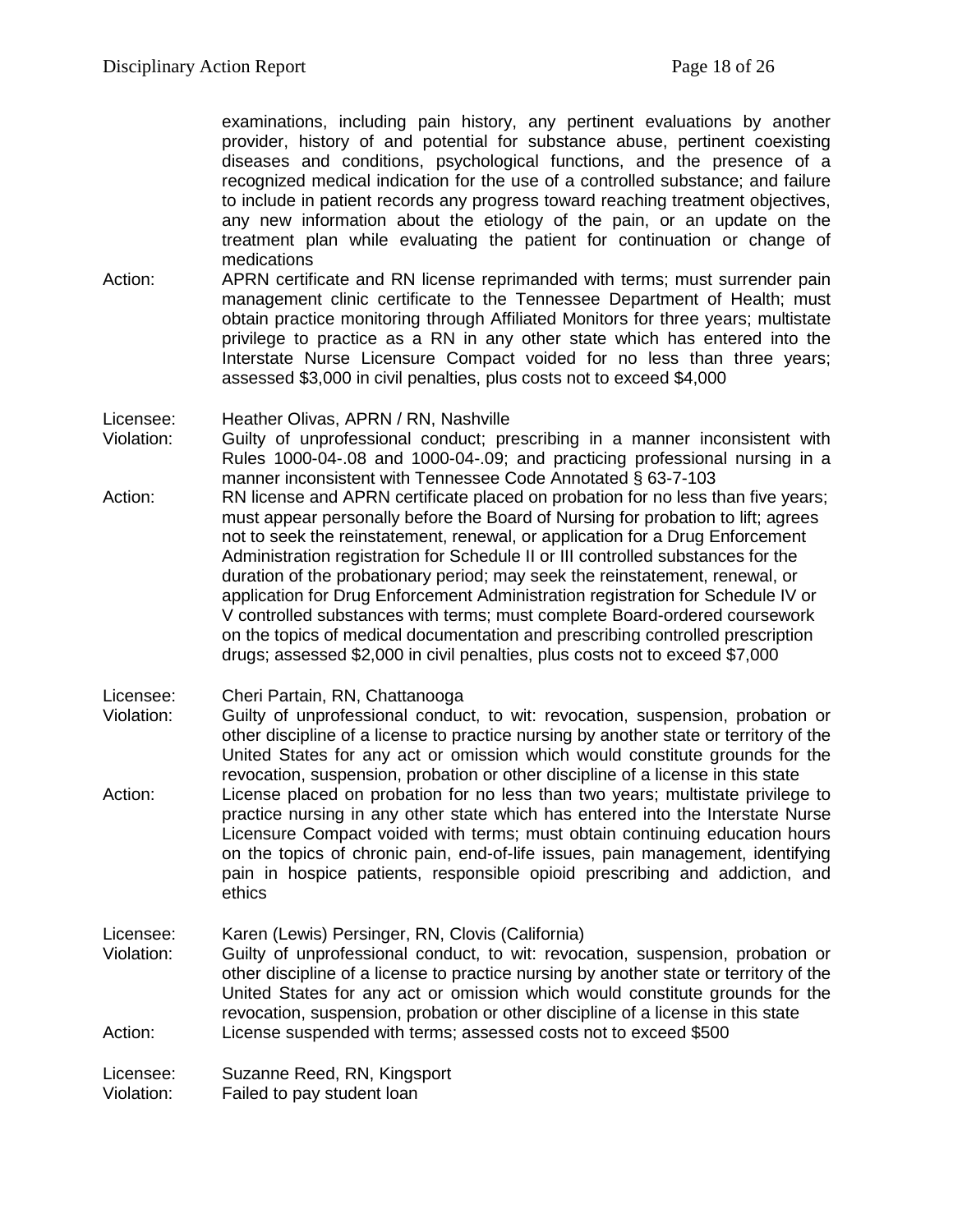Action: License suspended

Licensee: Louise Reesman, RN, Collierville

- Violation: Guilty of unprofessional conduct, to wit: making false or materially incorrect, inconsistent or unintelligible entries in any patient records or in the records of any health care facility, school, institution or other work place location pertaining to the obtaining, possessing or administration of any controlled substance as defined in the Federal Controlled Substances Act; unauthorized use or removal of narcotics, drugs, supplies or equipment from any health care facility, school, institution or other work place location; the use of any intoxicating beverage or the illegal use of any narcotic or dangerous drug while on duty in any health care facility, school, institution, or other work place location; and being under the influence of alcoholic beverages, or under the influence of drugs which impair judgment while on duty in any health care facility, school, institution or other work place location
- Action: License voluntarily surrendered

Licensee: Susan L. Roeske, RN, Fall Branch

- Violation: Unfit or incompetent by reason of negligence, habits or other cause; addicted to alcohol or drugs to the degree of interfering with nursing duties; and guilty of unprofessional conduct, to wit: unauthorized use or removal of narcotics, drugs, supplies or equipment from any health care facility, school, institution or other work place location; and engaging in acts of dishonesty which relate to the practice of nursing
- Action: License summarily suspended; must cease and desist the practice of nursing in the State of Tennessee

Licensee: Dawn M. Roland, LPN, Cookeville<br>Violation: Guilty of unprofessional conduct.

- Guilty of unprofessional conduct, to wit: revocation, suspension, probation or other discipline of a license to practice nursing by another state or territory of the United States for any act or omission which would constitute grounds for the revocation, suspension, probation or other discipline of a license in this state Action: License revoked; assessed a \$500 civil penalty, plus costs not to exceed \$5,000
- 
- Licensee: Kimberly Shankles, LPN, Chattanooga<br>Violation: Unfit or incompetent by reason of nec Unfit or incompetent by reason of negligence, habits or other cause; guilty of unprofessional conduct, to wit: being under the influence of alcoholic beverages, or under the influence of drugs which impair judgment while on duty in any health care facility, school, institution or other work place location
- Action: License suspended with terms; assessed \$1,000 in civil penalties, plus costs not to exceed \$5,000

Licensee: Brenda Shields, LPN, La Vergne

- Violation: Guilty of unprofessional conduct, to wit: failure to maintain a record for each patient which accurately reflects the nursing problems and interventions for the patient and/or failure to maintain a record for each patient which accurately reflects the name and title of the nurse providing care; abandoning or neglecting a patient requiring nursing care; and engaging in acts of dishonesty which relate to the practice of nursing
- Action: License suspended; suspension stayed; license placed on probation for twenty-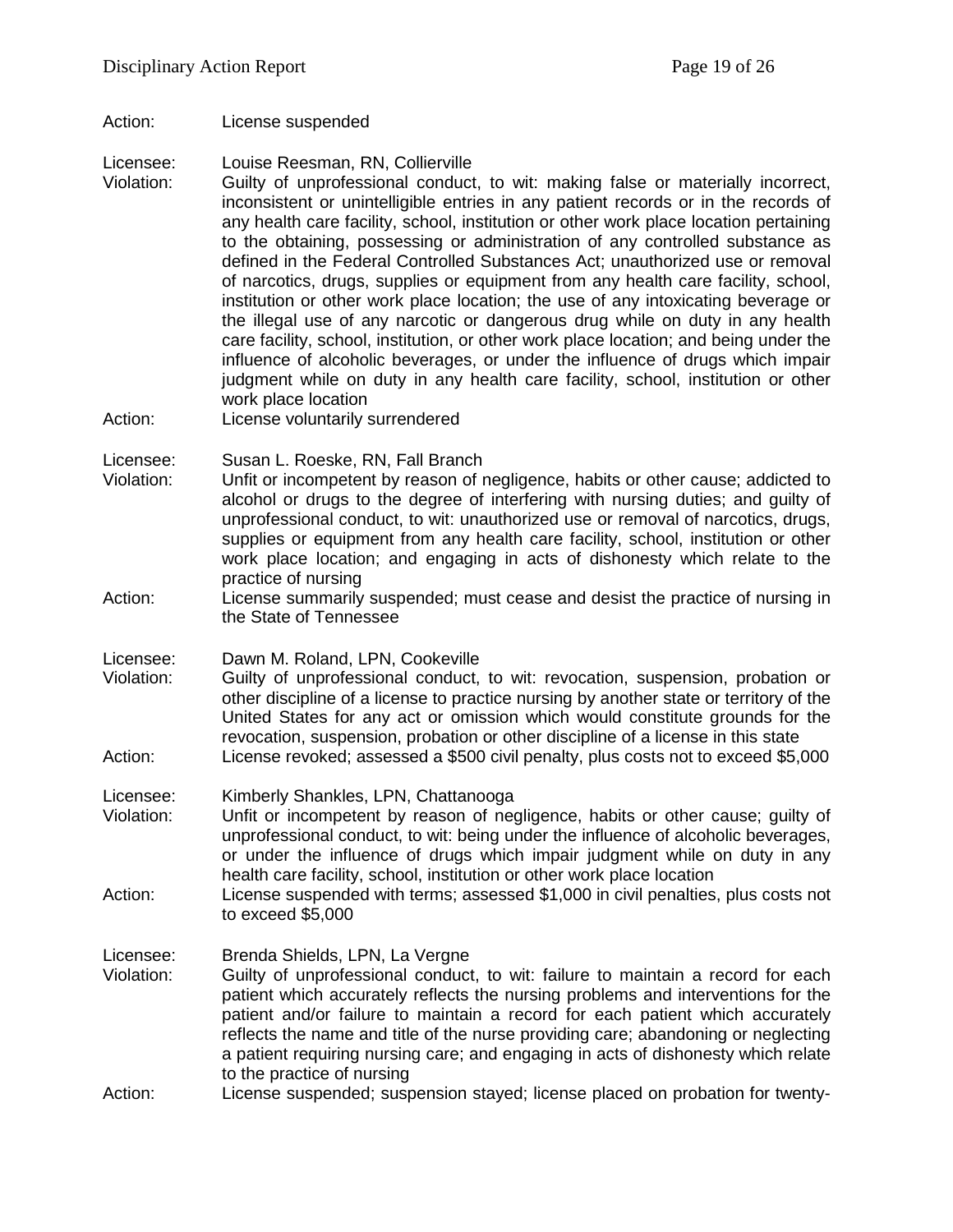four months; must obtain thirty hours of continuing education credits; assessed \$3,000 in civil penalties, plus costs not to exceed \$5,000

| Licensee:<br>Violation:<br>Action: | Lisa Renee Slaughter, LPN, Memphis<br>Failed to pay student loan<br>License suspended                                                                                                                                                                                                                                                                                                                                                                                                                                                                                                                                                                                                                                                                              |
|------------------------------------|--------------------------------------------------------------------------------------------------------------------------------------------------------------------------------------------------------------------------------------------------------------------------------------------------------------------------------------------------------------------------------------------------------------------------------------------------------------------------------------------------------------------------------------------------------------------------------------------------------------------------------------------------------------------------------------------------------------------------------------------------------------------|
| Licensee:<br>Violation:<br>Action: | Peggy Smallwood, RN, Springfield<br>Has violated or attempted to violate, directly or indirectly, or assisted in or<br>abetted the violation of or conspired to violate any provision of this chapter or<br>any lawful order of the Board issued pursuant thereto<br>License voluntarily surrendered; assessed costs not to exceed \$500                                                                                                                                                                                                                                                                                                                                                                                                                           |
|                                    |                                                                                                                                                                                                                                                                                                                                                                                                                                                                                                                                                                                                                                                                                                                                                                    |
| Licensee:<br>Violation:<br>Action: | Leah Smith, RN, Clanton (AL)<br>Unfit or incompetent by reason of negligence, habits or other cause; addicted to<br>alcohol or drugs to the degree of interfering with nursing duties; and guilty of<br>unprofessional conduct, to wit: unauthorized use or removal of narcotics, drugs,<br>supplies or equipment from any health care facility, school, institution or other<br>work place location; being under the influence of alcoholic beverages, or under<br>the influence of drugs which impair judgment while on duty in any health care<br>facility, school, institution or other work place location; and engaging in acts of<br>dishonesty which relate to the practice of nursing<br>License suspended with terms; assessed costs not to exceed \$500 |
|                                    |                                                                                                                                                                                                                                                                                                                                                                                                                                                                                                                                                                                                                                                                                                                                                                    |
| Licensee:<br>Violation:<br>Action: | Sheri S. Smith, RN, Knoxville<br>Failed to pay student loan<br>License suspended                                                                                                                                                                                                                                                                                                                                                                                                                                                                                                                                                                                                                                                                                   |
| Licensee:<br>Violation:<br>Action: | Sharley G. Stith, RN, Clarksville<br>Guilty of unprofessional conduct, to wit: unauthorized use or removal of<br>narcotics, drugs, supplies, or equipment from any health care facility, school,<br>institution or other work place location<br>License suspended with terms; assessed costs not to exceed \$500                                                                                                                                                                                                                                                                                                                                                                                                                                                   |
|                                    |                                                                                                                                                                                                                                                                                                                                                                                                                                                                                                                                                                                                                                                                                                                                                                    |
| Licensee:<br>Violation:            | Amber N. Stults, RN, Clarkrange<br>Unfit or incompetent by reason of negligence, habits or other cause; and guilty<br>of unprofessional conduct                                                                                                                                                                                                                                                                                                                                                                                                                                                                                                                                                                                                                    |
| Action:                            | License revoked; assessed \$2,000 in civil penalties, plus costs not to exceed<br>\$5,000                                                                                                                                                                                                                                                                                                                                                                                                                                                                                                                                                                                                                                                                          |
| Licensee:<br>Violation:            | Patricia Therault, RN, Munster (IN)<br>Guilty of unprofessional conduct, to wit: revocation, suspension, probation or<br>other discipline of a license to practice nursing by another state or territory of the<br>United States for any act or omission which would constitute grounds for the<br>revocation, suspension, probation or other discipline of a license in this state                                                                                                                                                                                                                                                                                                                                                                                |
| Action:                            | License suspended with terms                                                                                                                                                                                                                                                                                                                                                                                                                                                                                                                                                                                                                                                                                                                                       |
| Licensee:<br>Violation:<br>Action: | Tangie Thomas, LPN, Nashville<br>Failed to pay student loan<br>License suspended                                                                                                                                                                                                                                                                                                                                                                                                                                                                                                                                                                                                                                                                                   |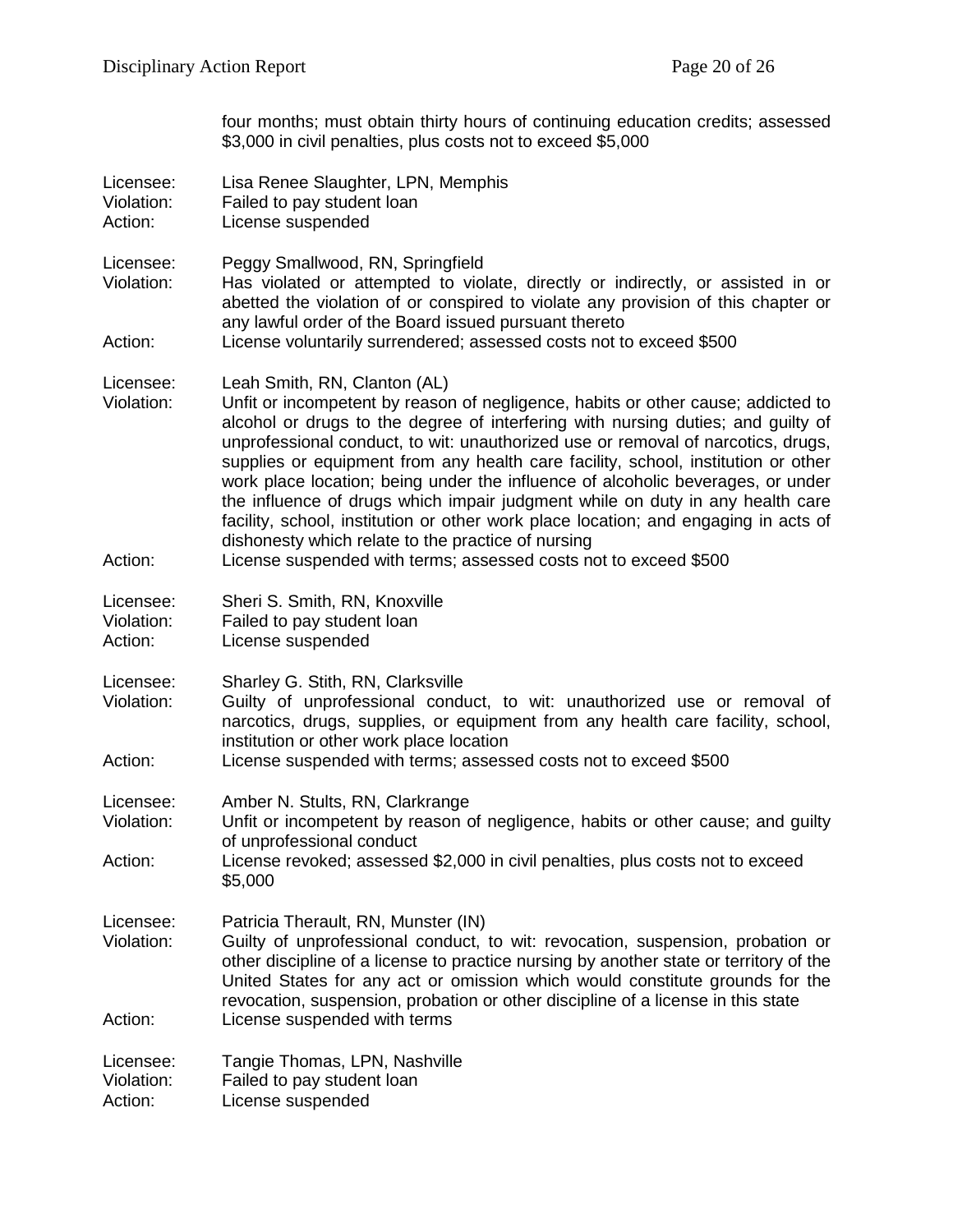| Licensee:<br>Violation:<br>Action: | Joshua Thompson, RN, Roy (Utah)<br>Failed to pay student loan<br>License suspended                                                                                                                                                                                                                                                                                                                                                                                                                                                                                                                                                                                                                                                             |
|------------------------------------|------------------------------------------------------------------------------------------------------------------------------------------------------------------------------------------------------------------------------------------------------------------------------------------------------------------------------------------------------------------------------------------------------------------------------------------------------------------------------------------------------------------------------------------------------------------------------------------------------------------------------------------------------------------------------------------------------------------------------------------------|
| Licensee:<br>Violation:<br>Action: | Jiazhen Tolar, RN, Snellville (Georgia)<br>Failed to pay student loan<br>License suspended                                                                                                                                                                                                                                                                                                                                                                                                                                                                                                                                                                                                                                                     |
| Licensee:<br>Violation:<br>Action: | Melissa Scott Troutman, LPN, Old Hickory<br>Guilty of unprofessional conduct, to wit: revocation, suspension, probation or<br>other discipline of a license to practice nursing by another state or territory of the<br>United States for any act or omission which would constitute grounds for the<br>revocation, suspension, probation or other discipline of a license in this state<br>License reprimanded                                                                                                                                                                                                                                                                                                                                |
|                                    |                                                                                                                                                                                                                                                                                                                                                                                                                                                                                                                                                                                                                                                                                                                                                |
| Licensee:<br>Violation:            | Ethel Bell Wallace, LPN, Memphis<br>Guilty of a crime; and guilty of unprofessional conduct, to wit: intentionally or<br>negligently causing physical or emotional injury to a patient; revocation,<br>suspension, probation or other discipline of a license to practice nursing by<br>another state or territory of the United States for any act or omission which<br>would constitute grounds for the revocation, suspension, probation or other<br>discipline of a license in this state; failing to report, through proper channels,<br>facts known to the individual regarding incompetent, unethical or illegal practice<br>of any health care provider; and engaging in acts of dishonesty which relate to<br>the practice of nursing |
| Action:                            | License revoked                                                                                                                                                                                                                                                                                                                                                                                                                                                                                                                                                                                                                                                                                                                                |
| Licensee:<br>Violation:<br>Action: | Stuart C. Wallace, APRN/RN, Nashville<br>Guilty of a crime; and guilty of unprofessional conduct<br>APRN certificate and RN license placed on probation for eighteen (18) months<br>with terms; assessed a \$1,000 civil penalty, plus costs not to exceed \$5,000                                                                                                                                                                                                                                                                                                                                                                                                                                                                             |
| Licensee:<br>Violation:            | Candice Whitaker, RN, Mt. Juliet<br>Unfit or incompetent by reason of negligence, habits or other cause; addicted to<br>alcohol or drugs to the degree of interfering with nursing duties; and guilty of<br>unprofessional conduct, to wit: unauthorized use or removal of narcotics, drugs,<br>supplies or equipment from any health care facility, school, institution or other<br>work place location; and engaging in acts of dishonesty which relate to the<br>practice of nursing                                                                                                                                                                                                                                                        |
| Action:                            | License voluntarily surrendered                                                                                                                                                                                                                                                                                                                                                                                                                                                                                                                                                                                                                                                                                                                |
| Licensee:<br>Violation:            | Linda L. Womac, RN, Athens<br>Guilty of unprofessional conduct, to wit: making false or materially incorrect,<br>inconsistent or unintelligible entries in any patient records or in the records of<br>any health care facility, school, institution or other work place location pertaining<br>to the obtaining, possessing or administration of any controlled substance as<br>defined in the Federal Controlled Substances Act; and unauthorized use or<br>removal of narcotics, drugs, supplies or equipment from any health care facility,<br>school, institution or other work place location                                                                                                                                            |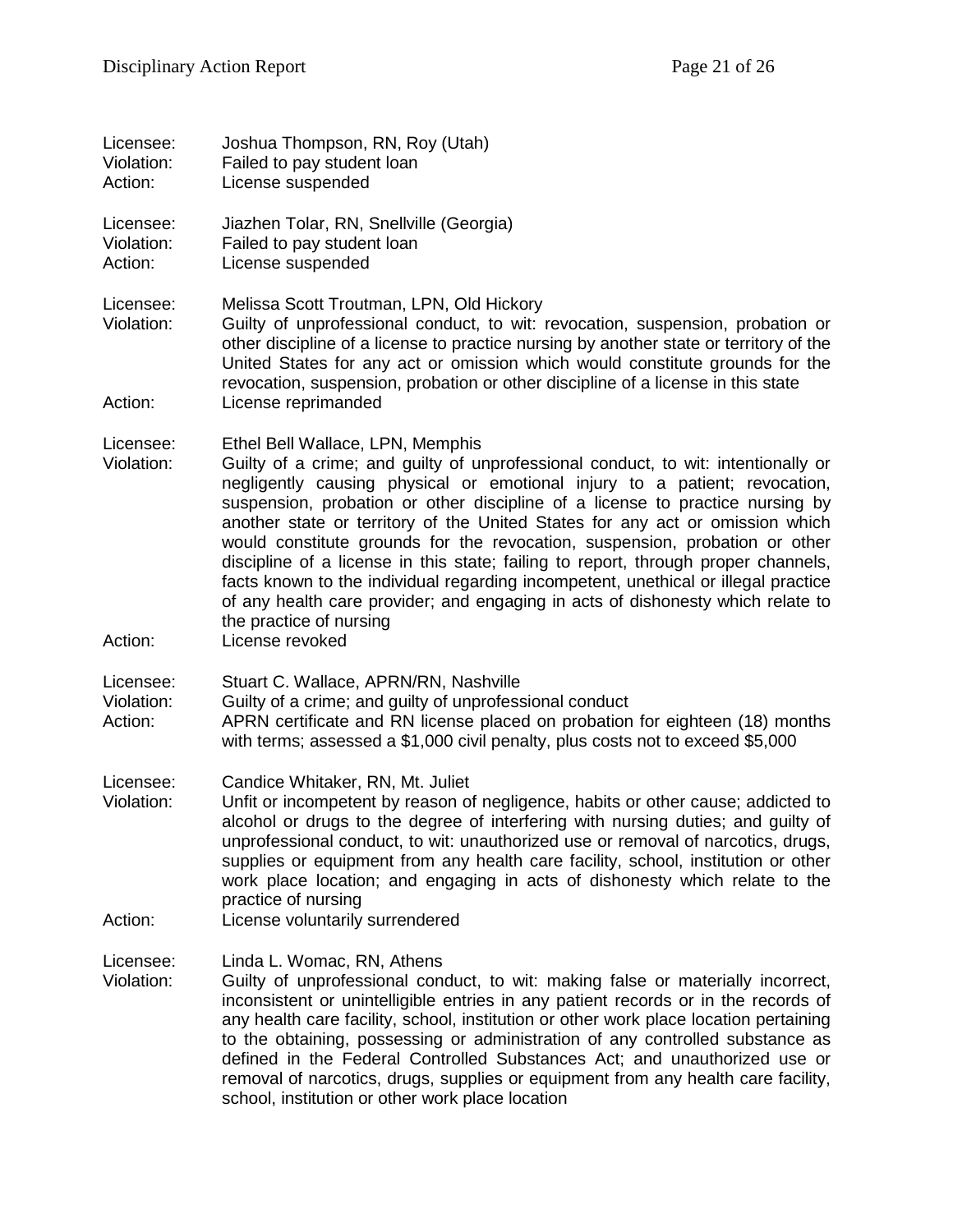Action: License voluntarily surrendered

Licensee: B. Annette Yunker, RN, Bon Aqua Violation: Failed to pay student loan Action: License suspended

#### **BOARD OF NURSING HOME ADMINISTRATORS**

Licensee: Anita L. Wilmoth, NHA, Lenoir City\*<br>Violation: Failed to adhere to rules and/or stail Failed to adhere to rules and/or statute regarding general rules governing Nursing Home Administrators Action: License voluntarily retired with terms

*Delayed reporting, License disciplined November 2016*

# **BOARD OF PHARMACY**

Licensee: Lifanje Johnson, RT, Knoxville Violation: Failed to pay student loan Action: License suspended Licensee: Kyllie Nadine Lehman, RT, Clarksville<br>Violation: Failed to pay student loan Failed to pay student loan Action: License suspended

# **BOARD OF PHYSICAL THERAPY**

| Licensee:<br>Violation:<br>Action: | Rachel Frances Amos, PTA, Knoxville<br>Failed to properly maintain sufficient continuing education credits<br>Assessed \$400 civil penalty and must provide proof of the required number of<br>continuing education credits  |
|------------------------------------|------------------------------------------------------------------------------------------------------------------------------------------------------------------------------------------------------------------------------|
| Licensee:<br>Violation:            | Alexis Marie Cole, PTA, Lookout Mountain, GA<br>Practicing physical therapy in violation of the provisions of this chapter or any rule<br>or written order adopted by the board; practiced on expired license;               |
| Action:                            | License reprimanded; assessed \$2,400 civil penalty, plus costs not to exceed<br>\$5,000                                                                                                                                     |
| Licensee:                          | Elsie Gail Raione, PT, Johnson City                                                                                                                                                                                          |
| Violation:                         | Practicing physical therapy in violation of the provisions of this chapter or any rule<br>or written order adopted by the board; practiced on expired license                                                                |
| Action:                            | License reprimanded and placed on probation for not less than 3 years; assessed<br>\$8,700 civil penalty, plus costs not to exceed \$5,000                                                                                   |
| Licensee:<br>Violation:            | Rebecca Tumlin Jordan, PTA, Chattanooga<br>A violation or attempted violation, directly or indirectly, or assisting in or abetting<br>the violation of or conspiring to violate any provisions of this chapter or any lawful |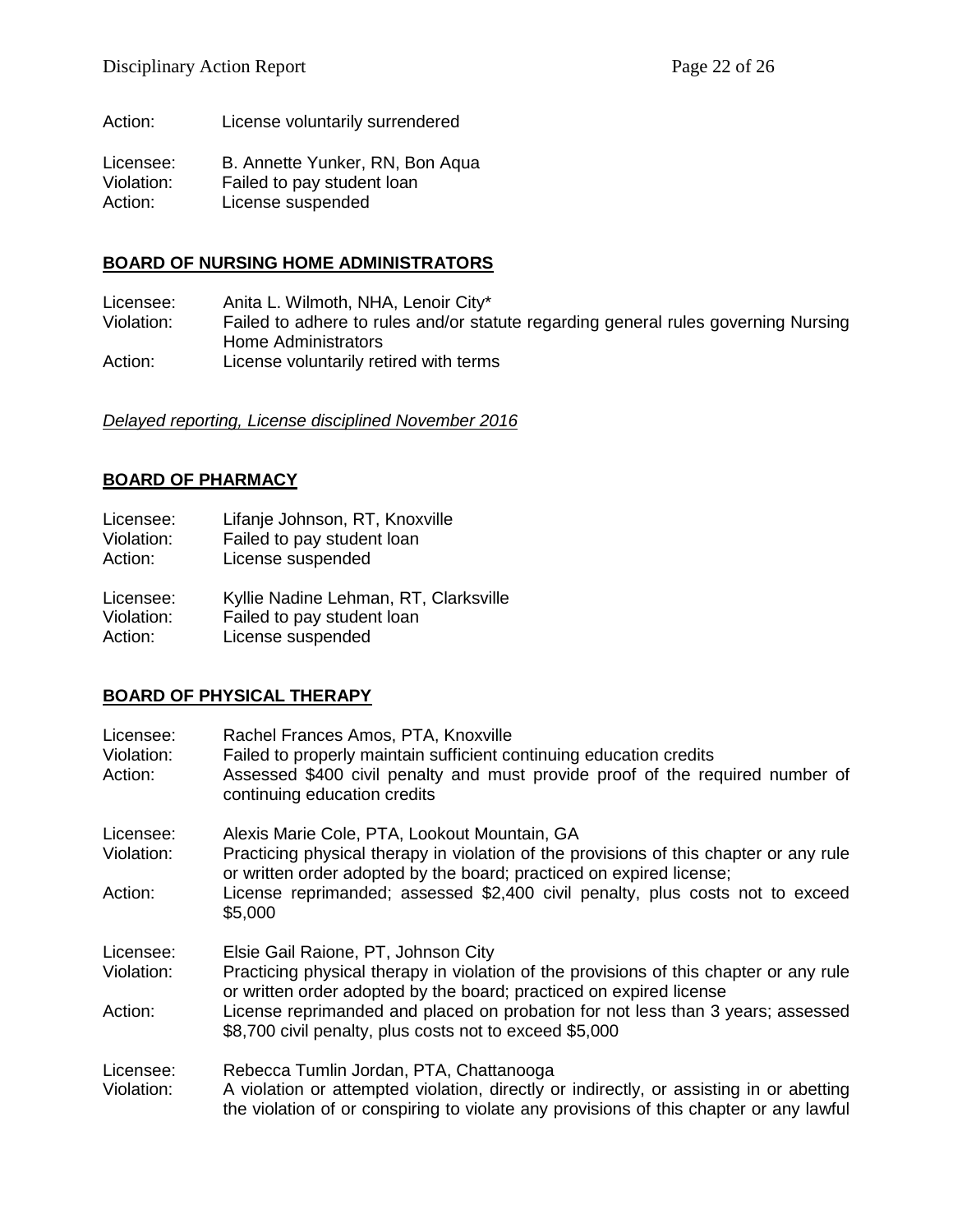order of the board issued pursuant thereto or any criminal statute of the state of Tennessee; any person who drives any vehicle in willful or wanton disregard for the safety of persons or property commits reckless driving

Action: License reprimanded with terms; assessed costs not to exceed \$5,000

#### Licensee: Rebecca L. Lipsey, PTA, Nashville

- Violation: Making false or misleading statements or representations, being guilty of fraud or deceit in obtaining admission to practice or being guilty of fraud or deceit in the licensee's practice; a violation or attempted violation, directly or indirectly, or assisting in or abetting the violation of or conspiring to violate any provisions of this chapter or any lawful order of the board issued pursuant thereto or any criminal statute of the state of Tennessee; practicing physical therapy in violation of the provisions of this chapter or any rule or written order adopted by the board; violated board rules regarding consumer right –to- know requirements and continuing competence requirements; violated T.C.A §39-13-113
- Action: License placed on probation for not less than 3 years with terms; assessed costs not to exceed \$2,500

# **BOARD OF SOCIAL WORKER LICENSURE**

| Licensee:<br>Violation: | Maretta L. Henegar, LBSW, Knoxville<br>Willful or repeated violation of any provisions of this chapter or any rules of the<br>Board; conduct reflecting unfavorably upon the profession of social work; failed to<br>adhere to Board Rules regarding continuing education |
|-------------------------|---------------------------------------------------------------------------------------------------------------------------------------------------------------------------------------------------------------------------------------------------------------------------|
| Action:                 | License reprimanded with terms; assessed \$200 civil penalty                                                                                                                                                                                                              |
| Licensee:               | Joyce Ann Humphrey, LBSW, Clarksville                                                                                                                                                                                                                                     |
| Violation:              | Willful or repeated violation of any provisions of this chapter or any rules of the<br>Board; conduct reflecting unfavorably upon the profession of social work; failed to<br>adhere to Board Rules regarding continuing education                                        |
| Action:                 | License reprimanded with terms; assessed \$200 civil penalty                                                                                                                                                                                                              |
| Licensee:               | Sonja Smith, LBSW, Peoria, AZ                                                                                                                                                                                                                                             |
| Violation:              | Willful or repeated violation of any provisions of this chapter or any rules of the<br>Board; conduct reflecting unfavorably upon the profession of social work; failed to<br>adhere to Board Rules regarding continuing education                                        |
| Action:                 | License reprimanded with terms; assessed \$200 civil penalty                                                                                                                                                                                                              |

# **DIVISION OF EMERGENCY MEDICAL SERVICES**

| Licensee:  | Carrie Riddle, EMT-IV, Nashville |
|------------|----------------------------------|
| Violation: | Failed to pay student loan       |
| Action:    | License suspended                |

# **ABUSE REGISTRY**

Individual: Wayne Leon Adjutant Abuse: Sexual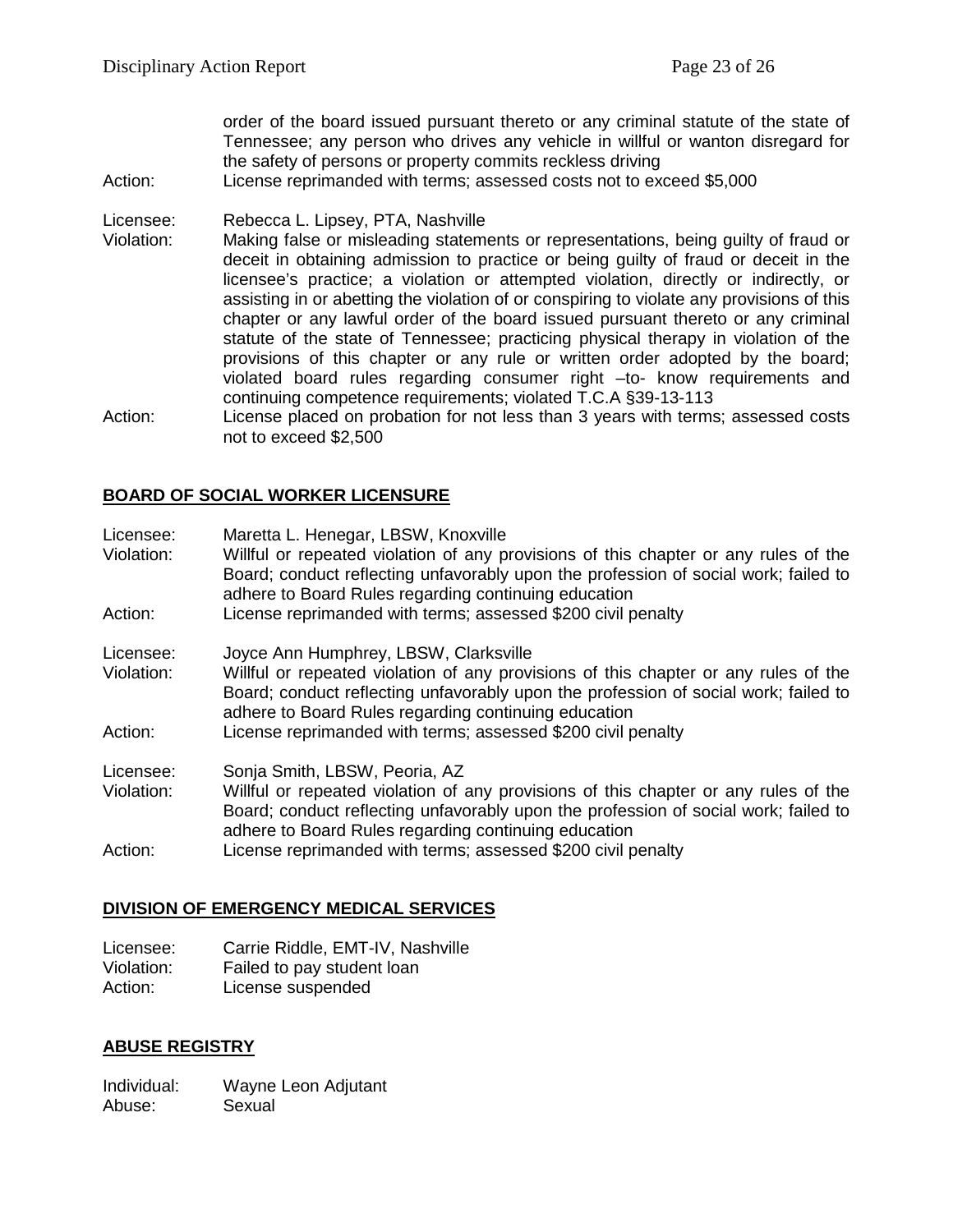| Profession: | Not provided                |
|-------------|-----------------------------|
| Individual: | Lazaro Baruch Balderrama    |
| Abuse:      | Sexual                      |
| Profession: | Not provided                |
| Individual: | <b>Donald Bartlett</b>      |
| Abuse:      | Sexual                      |
| Profession: | Not provided                |
| Individual: | Jeremiah Kent Beaty         |
| Abuse:      | Sexual                      |
| Profession: | Not provided                |
| Individual: | Raoul Berquin               |
| Abuse:      | Sexual                      |
| Profession: | <b>Direct Support Staff</b> |
| Individual: | Martin Tim Boyd             |
| Abuse:      | Sexual                      |
| Profession: | Not provided                |
| Individual: | Lakenya Boyland             |
| Abuse:      | <b>Verbal/Mental</b>        |
| Profession: | <b>Personal Assistant</b>   |
| Individual: | Becky Jo Burlison           |
| Abuse:      | Sexual                      |
| Profession: | Not provided                |
| Individual: | <b>Bradley Butler</b>       |
| Abuse:      | Physical/Neglect            |
| Profession: | <b>Direct Support Staff</b> |
| Individual: | David Cantrell              |
| Abuse:      | Physical                    |
| Profession: | <b>Direct Support Staff</b> |
| Individual: | <b>Terrance Carter</b>      |
| Abuse:      | Physical                    |
| Profession: | <b>Direct Support Staff</b> |
| Individual: | <b>Sherrie Lee Collins</b>  |
| Abuse:      | Exploitation                |
| Profession: | Caregiver                   |
| Individual: | Penny Dunford               |
| Abuse:      | Exploitation                |
| Profession: | Caregiver                   |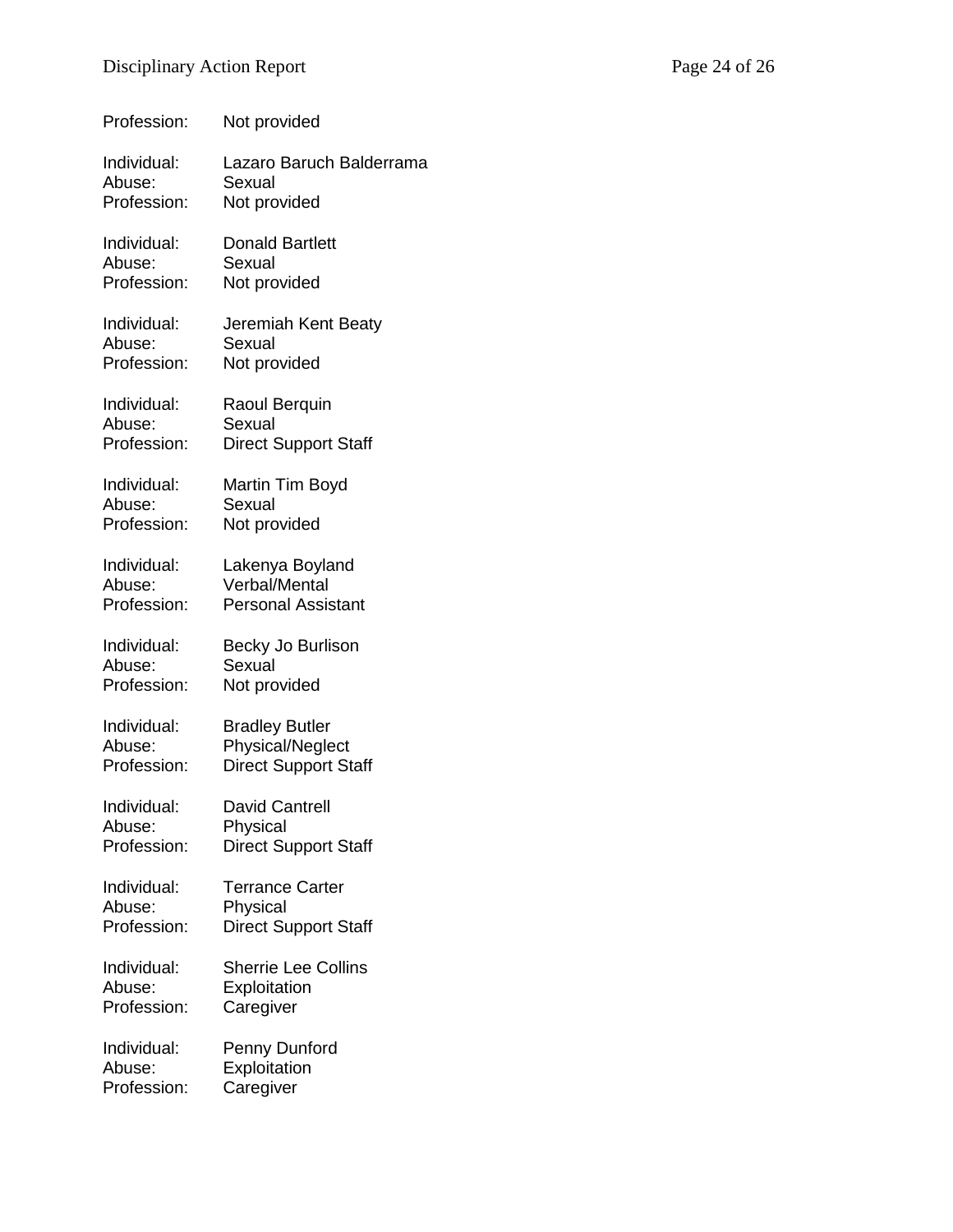| Individual: | <b>Rhon Arlyss Edwards</b>     |
|-------------|--------------------------------|
| Abuse:      | Sexual                         |
| Profession: | Not provided                   |
| Individual: | Jaymuz Lee Estes               |
| Abuse:      | Sexual                         |
| Profession: | Not provided                   |
| Individual: | <b>Michael Raymond Ferrier</b> |
| Abuse:      | Sexual                         |
| Profession: | Not provided                   |
| Individual: | <b>Mary Louise Greene</b>      |
| Abuse:      | Theft/Misappropriation         |
| Profession: | CNA(revoked)                   |
| Individual: | Jonathan Jacob Gregory         |
| Abuse:      | Physical                       |
| Profession: | <b>Direct Support Staff</b>    |
| Individual: | Barbara Harvey                 |
| Abuse:      | Exploitation                   |
| Profession: | Home Manager                   |
| Individual: | Johnny Kummer III              |
| Abuse:      | Sexual                         |
| Profession: | Not provided                   |
| Individual: | <b>ReShawn Lamont Lanier</b>   |
| Abuse:      | Neglect                        |
| Profession: | <b>Direct Support Staff</b>    |
| Individual: | <b>Brittany Gisele Lee</b>     |
| Abuse:      | Theft/Misappropriation         |
| Profession: | Residential Tech               |
| Individual: | Sarah Michelle Luckey          |
| Abuse:      | Theft/Misappropriation         |
| Profession: | CNA(revoked)                   |
| Individual: | Amanda Kay McKee               |
| Abuse:      | Theft                          |
| Profession: | Not provided                   |
| Individual: | Debra Elizabeth McLauren       |
| Abuse:      | <b>Child Neglect</b>           |
| Profession: | Not provided                   |
| Individual: | Angela McLemore                |
| Abuse:      | Physical                       |